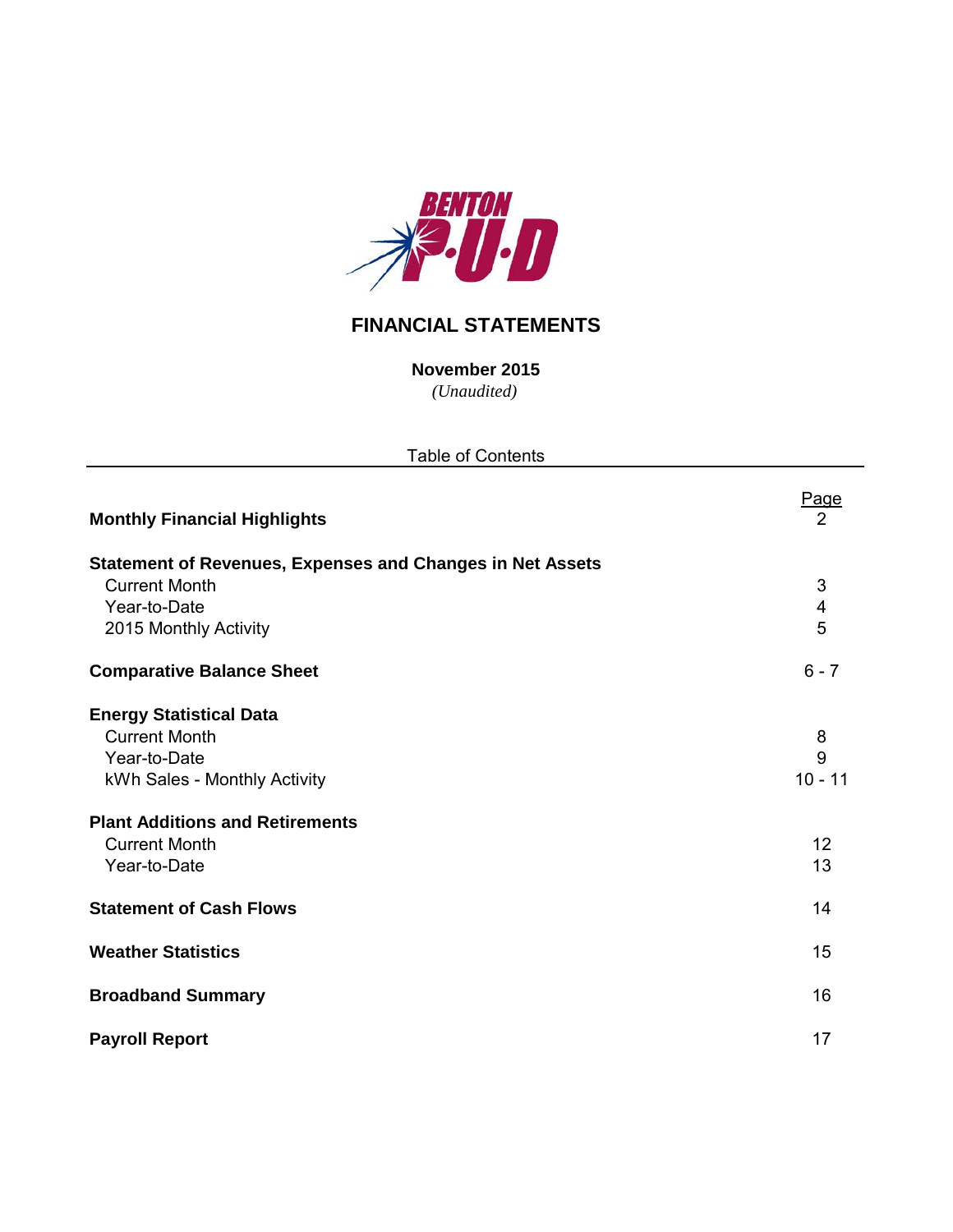

# *Financial Highlights November 2015*

 *Issue date: 1/12/16*

Financial highlights for the month of November:

- The average temperature of 39.8° was 0.7° below normal. Heating degree days were 7% below last year.
- $\triangleright$  Total retail kWh billed during November was down 6% from last year and 8% below the amended budget.<br>  $\triangleright$  Net power supply costs were \$5.3 million for the month with sales for resale of \$1.7 million and an averag
- Net power supply costs were \$5.3 million for the month with sales for resale of \$1.7 million and an average price of \$34 per MWh.
- November's non-power operating costs of \$1.7 million before taxes and depreciation were 11% above the amended budget.
- $\triangleright$  Capital expenditures were approximately \$1.3 million for the month.

|                                                                                                                                     |          | (in thousands of dollars) |         |           |            |         |         |           |            |           |            |            |                  |                                 |
|-------------------------------------------------------------------------------------------------------------------------------------|----------|---------------------------|---------|-----------|------------|---------|---------|-----------|------------|-----------|------------|------------|------------------|---------------------------------|
| <b>Change in Net Position</b>                                                                                                       | Jan      | Feb                       | Mar     | Apr       | May        | Jun     | Jul     | Aug $(1)$ | <b>Sep</b> | Oct       | <b>Nov</b> | <b>Dec</b> | <b>Total YTD</b> | <b>Amended</b><br><b>Budget</b> |
| Actual                                                                                                                              | \$1,013  | (\$1,035)                 | \$945   | (\$1,461) | (\$546)    | \$217   | \$159   | \$182     | (\$1,016)  | (\$1,740) | \$651      |            | (S2, 631)        |                                 |
| <b>Budget</b>                                                                                                                       | \$2,416  | ( \$866)                  | \$674   | (\$1.038) | (S874)     | \$526   | (\$196) | (\$307)   | (\$74)     | (\$1,429) | \$184      |            | (\$982)          | (\$1,557)                       |
| (1) The cumulative YTD impact of budget amendments approved at the August 25 Commission meeting are reflected in the August report. |          |                           |         |           |            |         |         |           |            |           |            |            |                  |                                 |
| <b>Net Power Costs</b>                                                                                                              | Jan      | Feb                       | Mar     | Apr       | May        | Jun     | Jul     | Aug       | Sep        | Oct       | Nov        | <b>Dec</b> | Total            | Amended<br><b>Budget</b>        |
| Power Supply Costs                                                                                                                  | \$7,467  | \$7.190                   | \$7.192 | \$7,715   | \$7,141    | \$9,559 | \$9,536 | \$9,161   | \$7,960    | \$7,855   | \$7,169    |            | \$87,946         | \$95,829                        |
| Less: Sales for Resale                                                                                                              | (2, 243) | (1, 949)                  | (2,514) | (1,031)   | (1,098)    | (889)   | (628)   | (1,618)   | (1,731)    | (1, 383)  | (1,872)    |            | (16, 957)        | (18, 486)                       |
| <b>Net Power Costs</b>                                                                                                              | \$5,224  | \$5,241                   | \$4,679 | \$6,684   | \$6,043    | \$8,670 | \$8,908 | \$7,543   | \$6,230    | \$6,471   | \$5,297    |            | \$70,990         | \$77,344                        |
|                                                                                                                                     |          |                           |         |           |            |         |         |           |            |           |            |            |                  |                                 |
| <b>Net Capital Costs</b>                                                                                                            | Jan      | Feb                       | Mar     | Apr       | <b>May</b> | Jun     | Jul     | Aug       | <b>Sep</b> | Oct       | <b>Nov</b> | <b>Dec</b> | <b>Total</b>     | <b>Amended</b><br><b>Budget</b> |
| <b>Capital Expenditures</b>                                                                                                         | \$688    | \$870                     | \$1.147 | \$872     | \$834      | \$1.067 | \$628   | \$993     | \$931      | \$1,139   | \$1,282    |            | \$10.452         | \$13,817                        |
|                                                                                                                                     |          |                           |         |           |            |         |         |           |            |           |            |            |                  |                                 |
| Less: Capital Contributions                                                                                                         | (55)     | (64)                      | (142)   | (247)     | (470)      | (270)   | (134)   | (116)     | (275)      | (132)     | (415)      |            | (2, 321)         | (1,910)                         |
| <b>Net Capital Costs</b>                                                                                                            | \$633    | \$806                     | \$1,005 | \$626     | \$364      | \$796   | \$494   | \$877     | \$656      | \$1,007   | \$867      |            | \$8,131          | \$11,907                        |
|                                                                                                                                     |          |                           |         |           |            |         |         |           |            |           |            |            |                  |                                 |
| <b>Load Statistics</b>                                                                                                              | Jan      | Feb                       | Mar     | Apr       | <b>May</b> | Jun     | Jul     | Aug       | <b>Sep</b> | Oct       | <b>Nov</b> | <b>Dec</b> | <b>Total</b>     | <b>Amended</b><br><b>Budget</b> |
| aMW - Retail Sales Billed                                                                                                           | 179      | 178                       | 148     | 182       | 201        | 289     | 296     | 249       | 198        | 154       | 137        |            | 201              | 203                             |
| aMW - Sales for Resale                                                                                                              | 107      | 135                       | 145     | 60        | 57         | 25      | 38      | 68        | 72         | 69        | 71         |            | 77               | 53                              |









| <b>Key Ratios</b>                       |        |
|-----------------------------------------|--------|
| <b>Current Ratio</b>                    | 3.76:1 |
| Debt Service Coverage (2012 actual)     | 3.60   |
| Debt Service Coverage (2013 actual)     | 3.14   |
| Debt Service Coverage (2014 Actual)     | 3.38   |
| Debt Service Coverage (2015 projection) | 277    |
| (includes capital contributions)        |        |

| <b>Other Statistics</b>                 |    |        |         |  |  |  |  |  |  |  |
|-----------------------------------------|----|--------|---------|--|--|--|--|--|--|--|
| Unrestricted Undesignated Reserves      | \$ | 29.4   | million |  |  |  |  |  |  |  |
| Bond Insurance Replacement (designated) | \$ | 3.1    | million |  |  |  |  |  |  |  |
| Power Market Volatility (designated)    | \$ | 4.3    | million |  |  |  |  |  |  |  |
| Special Capital (designated)            | \$ | 6.7    | million |  |  |  |  |  |  |  |
| Customer Deposits (designated)          | \$ | 1.4    | million |  |  |  |  |  |  |  |
| Bond Principal & Interest (restricted)  | \$ | 0.4    | million |  |  |  |  |  |  |  |
| Bond Reserve Account (restricted)       | \$ | 1.1    | million |  |  |  |  |  |  |  |
| <b>Net Utility Plant</b>                | \$ | 120.3  | million |  |  |  |  |  |  |  |
| Long-Term Debt                          | \$ | 52.9   | million |  |  |  |  |  |  |  |
| <b>Active Service Agreements</b>        |    | 51,103 |         |  |  |  |  |  |  |  |
| Non-Contingent Employees                |    | 152.25 |         |  |  |  |  |  |  |  |
| Contingent YTD FTE's                    |    | 2.4    |         |  |  |  |  |  |  |  |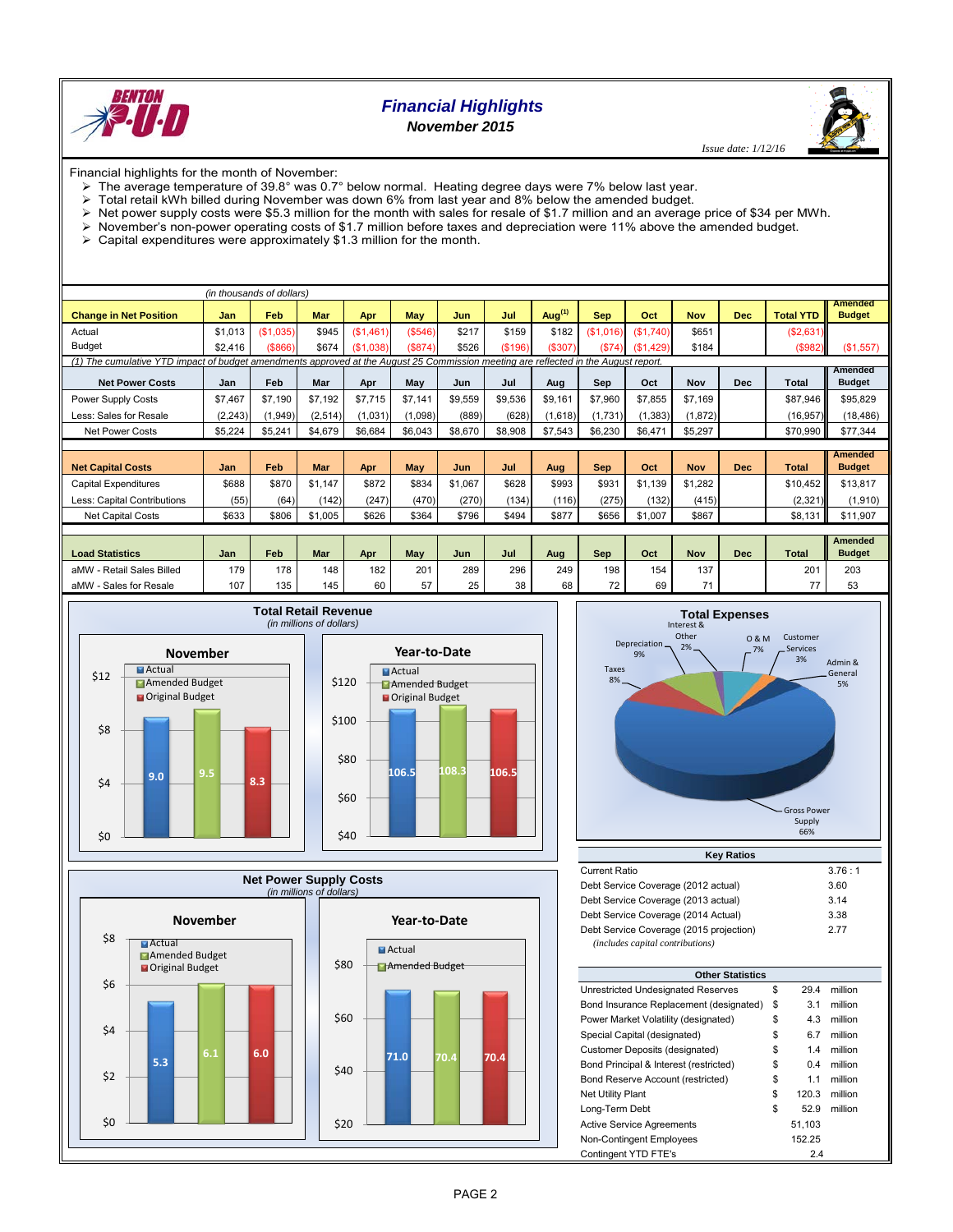#### **PUBLIC UTILITY DISTRICT NO.1 OF BENTON COUNTY STATEMENT OF REVENUES, EXPENSES, AND CHANGES IN NET POSITION CURRENT MONTH**

|                                                            |               | 11/30/2015                      |                          | 11/30/2014    |                          |
|------------------------------------------------------------|---------------|---------------------------------|--------------------------|---------------|--------------------------|
|                                                            | <b>ACTUAL</b> | <b>AMENDED</b><br><b>BUDGET</b> | <b>PCT</b><br><b>VAR</b> | <b>ACTUAL</b> | <b>PCT</b><br><b>VAR</b> |
| <b>OPERATING REVENUES</b>                                  |               |                                 |                          |               |                          |
| Energy Sales - Retail                                      | \$9,002,510   | \$9,538,502                     | -6%                      | \$9,148,495   | $-2%$                    |
| <b>Energy Sales for Resale</b>                             | 1,796,361     | 1,558,148                       | 15%                      | 1,813,707     | $-1%$                    |
| Transmission of Power for Others                           | 75,970        | 41,667                          | 82%                      | 68,917        | 10%                      |
| <b>Broadband Revenue</b>                                   | 154,616       | 170,242                         | $-9%$                    | 174,443       | $-11%$                   |
| <b>Other Revenue</b>                                       | 86,948        | 93,752                          | $-7%$                    | 73,367        | 19%                      |
| <b>TOTAL OPERATING REVENUES</b>                            | 11,116,405    | 11,402,310                      | $-3%$                    | 11,278,930    | $-1%$                    |
| <b>OPERATING EXPENSES</b>                                  |               |                                 |                          |               |                          |
| <b>Purchased Power</b>                                     | 6,420,382     | 6,754,460                       | $-5%$                    | 5,953,586     | 8%                       |
| Purchased Transmission & Ancillary Services                | 1,066,541     | 1,066,625                       | 0%                       | 966,393       | 10%                      |
| <b>Conservation Program</b>                                | (317, 407)    | (163, 959)                      | 94%                      | (89, 339)     | >200%                    |
| <b>Total Power Supply</b>                                  | 7,169,515     | 7,657,126                       | $-6%$                    | 6,830,640     | 5%                       |
| Transmission Operation & Maintenance                       | 4,868         | 2,374                           | 105%                     | 2,590         | 88%                      |
| Distribution Operation & Maintenance                       | 729,442       | 669,049                         | 9%                       | 680,590       | 7%                       |
| <b>Broadband Expense</b>                                   | 67,741        | 60,411                          | 12%                      | 31,815        | 113%                     |
| Customer Accounting, Collection & Information              | 286,389       | 336,124                         | $-15%$                   | 287,386       | 0%                       |
| Administrative & General                                   | 610,342       | 464,972                         | 31%                      | 482,204       | 27%                      |
| Subtotal before Taxes & Depreciation                       | 1,698,783     | 1,532,930                       | 11%                      | 1,484,585     | 14%                      |
| Taxes                                                      | 864,462       | 907,989                         | $-5%$                    | 864,376       | 0%                       |
| Depreciation & Amortization                                | 1,017,796     | 1,124,971                       | -10%                     | 1,020,789     | 0%                       |
| <b>Total Other Operating Expenses</b>                      | 3,581,041     | 3,565,890                       | 0%                       | 3,369,751     | 6%                       |
| <b>TOTAL OPERATING EXPENSES</b>                            | 10,750,556    | 11,223,016                      | $-4%$                    | 10,200,391    | 5%                       |
| <b>OPERATING INCOME (LOSS)</b>                             | 365,849       | 179,294                         | 104%                     | 1,078,540     | -66%                     |
| <b>NONOPERATING REVENUES &amp; EXPENSES</b>                |               |                                 |                          |               |                          |
| Interest Income                                            | 19,796        | 20,833                          | $-5%$                    | 21,620        | $-8%$                    |
| Other Income                                               | 37,330        | 31,339                          | 19%                      | 2,295         | >200%                    |
| Other Expense                                              |               |                                 | n/a                      |               | n/a                      |
| <b>Interest Expense</b>                                    | (216, 434)    | (214, 520)                      | 1%                       | (226, 836)    | $-5%$                    |
| Debt Discount/Premium Amortization & Loss on Defeased Debt | 35,685        | 36,018                          | -1%                      | 37,227        | $-4%$                    |
| MtM Gain/(Loss) on Investments                             | (6,080)       |                                 | n/a                      | 30,388        | $-120%$                  |
| <b>TOTAL NONOPERATING REVENUES &amp; EXPENSES</b>          | (129, 703)    | (126, 330)                      | 3%                       | (135, 306)    | $-4%$                    |
| <b>INCOME (LOSS) BEFORE CAPITAL CONTRIBUTIONS</b>          | 236,146       | 52,964                          | >200%                    | 943,233       | $-75%$                   |
| <b>CAPITAL CONTRIBUTIONS</b>                               | 415,131       | 131,351                         | >200%                    | 98,592        | >200%                    |
| <b>CHANGE IN NET POSITION</b>                              | \$651,277     | \$184,315                       | >200%                    | \$1,041,826   | -37%                     |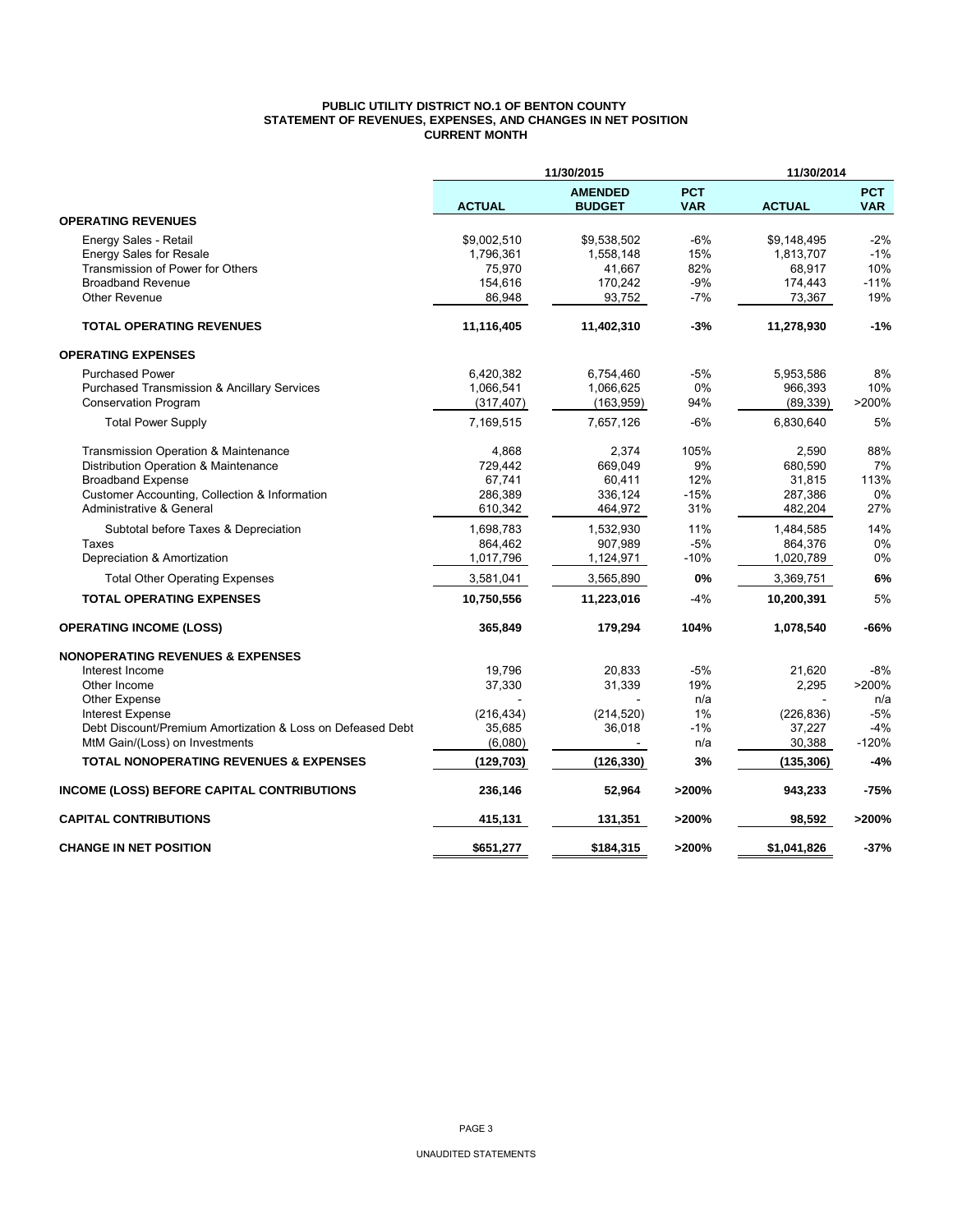## **PUBLIC UTILITY DISTRICT NO.1 OF BENTON COUNTY STATEMENT OF REVENUES, EXPENSES, AND CHANGE IN NET POSITION YEAR TO DATE**

|                                                            |               | 11/30/2015                      |                          | 11/30/2014    |                          |
|------------------------------------------------------------|---------------|---------------------------------|--------------------------|---------------|--------------------------|
|                                                            | <b>ACTUAL</b> | <b>AMENDED</b><br><b>BUDGET</b> | <b>PCT</b><br><b>VAR</b> | <b>ACTUAL</b> | <b>PCT</b><br><b>VAR</b> |
| <b>OPERATING REVENUES</b>                                  |               |                                 |                          |               |                          |
| Energy Sales - Retail                                      | \$106,508,291 | \$108,296,273                   | $-2%$                    | \$108,135,582 | $-2%$                    |
| <b>Energy Sales for Resale</b>                             | 16,364,886    | 16,787,477                      | $-3%$                    | 20,773,568    | $-21%$                   |
| Transmission of Power for Others                           | 591,786       | 458,334                         | 29%                      | 561,401       | 5%                       |
| <b>Broadband Revenue</b>                                   | 1,822,332     | 1,879,762                       | $-3%$                    | 2,015,272     | $-10%$                   |
| <b>Other Revenue</b>                                       | 1,425,195     | 1,448,889                       | $-2%$                    | 1,367,785     | 4%                       |
| <b>TOTAL OPERATING REVENUES</b>                            | 126,712,490   | 128,870,735                     | $-2%$                    | 132,853,608   | $-5%$                    |
| <b>OPERATING EXPENSES</b>                                  |               |                                 |                          |               |                          |
| <b>Purchased Power</b>                                     | 75,718,293    | 75,482,400                      | 0%                       | 78,267,779    | $-3%$                    |
| <b>Purchased Transmission &amp; Ancillary Services</b>     | 11,817,813    | 11,760,689                      | 0%                       | 11,736,832    | 1%                       |
| <b>Conservation Program</b>                                | 410,246       | 445,455                         | -8%                      | 247,846       | 66%                      |
| <b>Total Power Supply</b>                                  | 87,946,353    | 87,688,543                      | 0%                       | 90,252,457    | $-3%$                    |
| Transmission Operation & Maintenance                       | 62,145        | 40,305                          | 54%                      | 48,769        | 27%                      |
| Distribution Operation & Maintenance                       | 8,140,833     | 8,308,564                       | $-2%$                    | 7,678,192     | 6%                       |
| <b>Broadband Expense</b>                                   | 880,172       | 887,194                         | $-1%$                    | 902,475       | $-2%$                    |
| Customer Accounting, Collection & Information              | 3,353,238     | 3,706,462                       | $-10%$                   | 3,427,152     | $-2%$                    |
| <b>Administrative &amp; General</b>                        | 6,557,180     | 5,800,622                       | 13%                      | 6,240,404     | 5%                       |
| Subtotal before Taxes & Depreciation                       | 18,993,567    | 18,743,147                      | 1%                       | 18,296,992    | 4%                       |
| Taxes                                                      | 11,148,681    | 11,353,307                      | $-2%$                    | 11,321,122    | $-2%$                    |
| Depreciation & Amortization                                | 12,167,851    | 12,374,681                      | $-2\%$                   | 11,882,665    | 2%                       |
| <b>Total Other Operating Expenses</b>                      | 42,310,099    | 42,471,135                      | 0%                       | 41,500,779    | 2%                       |
| <b>TOTAL OPERATING EXPENSES</b>                            | 130,256,452   | 130,159,679                     | 0%                       | 131,753,236   | $-1%$                    |
| <b>OPERATING INCOME (LOSS)</b>                             | (3,543,962)   | (1, 288, 943)                   | 175%                     | 1,100,373     | $-422%$                  |
| <b>NONOPERATING REVENUES &amp; EXPENSES</b>                |               |                                 |                          |               |                          |
| Interest Income                                            | 220,156       | 229,163                         | $-4%$                    | 404,982       | $-46%$                   |
| Other Income                                               | 490,663       | 344,729                         | 42%                      | 316,012       | 55%                      |
| <b>Other Expense</b>                                       |               |                                 | n/a                      |               | n/a                      |
| <b>Interest Expense</b>                                    | (2,552,158)   | (2,441,733)                     | 5%                       | (2,614,675)   | $-2%$                    |
| Debt Discount/Premium Amortization & Loss on Defeased Debt | 385,112       | 396,198                         | $-3%$                    | 409,501       | $-6%$                    |
| MtM Gain/(Loss) on Investments                             | 48,820        |                                 | n/a                      | 20,754        | 135%                     |
| <b>TOTAL NONOPERATING REVENUES &amp; EXPENSES</b>          | (1,407,406)   | (1,471,643)                     | $-4%$                    | (1,463,426)   | $-4%$                    |
| <b>INCOME (LOSS) BEFORE CAPITAL CONTRIBUTIONS</b>          | (4,951,368)   | (2,760,587)                     | 79%                      | (363,053)     | >200%                    |
| <b>CAPITAL CONTRIBUTIONS</b>                               | 2,320,780     | 1,778,458                       | 30%                      | 3,720,152     | $-38%$                   |
| <b>CHANGE IN NET POSITION</b>                              | (2,630,588)   | (982, 129)                      | 168%                     | 3,357,099     | $-178%$                  |
| TOTAL NET POSITION, BEGINNING OF YEAR                      | 130,711,075   | 126,880,031                     | 3%                       | 126,880,031   | 3%                       |
| TOTAL NET POSITION, END OF YEAR                            | 128,080,487   | 125,897,902                     | 2%                       | 130,237,130   | $-2%$                    |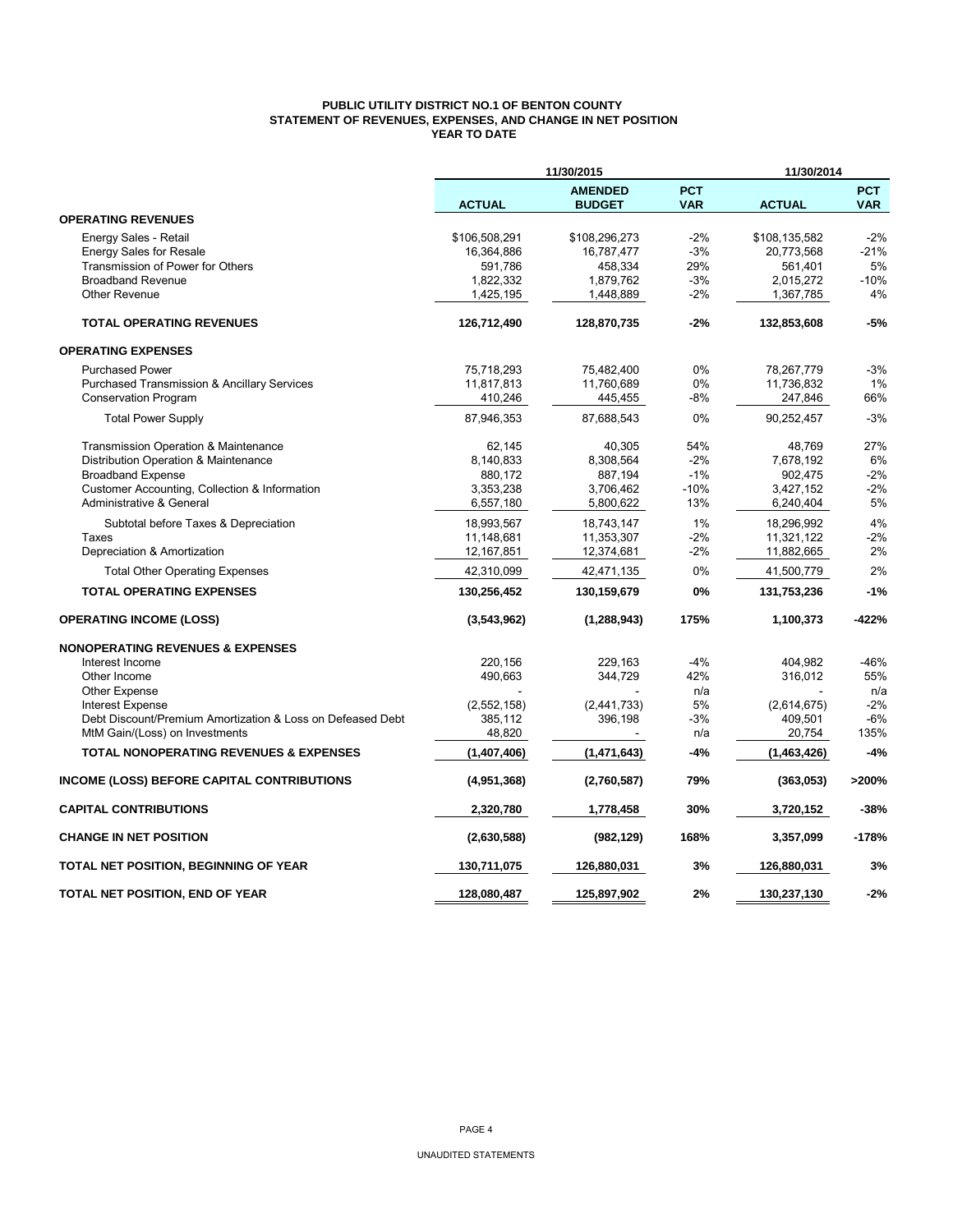#### **PUBLIC UTILITY DISTRICT NO. 1 OF BENTON COUNTY STATEMENT OF REVENUES, EXPENSES, AND CHANGE IN NET POSITION 2015 MONTHLY ACTIVITY**

|                                                        | January     | February      | March                    | <b>April</b>  | May          | June                                   | July       | August     | September                     | October     | November    | December | <b>Total</b>  |
|--------------------------------------------------------|-------------|---------------|--------------------------|---------------|--------------|----------------------------------------|------------|------------|-------------------------------|-------------|-------------|----------|---------------|
| <b>OPERATING REVENUES</b>                              |             |               |                          |               |              |                                        |            |            |                               |             |             |          |               |
| Energy Sales - Retail                                  | \$9,887,550 | \$7,962,524   | \$9,112,835              | \$8,559,772   | \$8,564,873  | \$12,567,694 \$12,690,347 \$11,383,393 |            |            | \$8,750,885                   | \$8,025,910 | \$9,002,510 |          | \$106,508,293 |
| <b>Energy Sales for Resale</b>                         | 2,191,293   | 1,884,254     | 2,437,608                | 977,315       | 1,045,863    | 849,649                                | 603,693    | 1,578,517  | 1,670,647                     | 1,329,685   | 1,796,361   |          | 16,364,885    |
| Transmission of Power for Others                       | 51,594      | 65,156        | 75,941                   | 53,229        | 52,197       | 39,827                                 | 24,249     | 39,758     | 60,073                        | 53,795      | 75,970      |          | 591,789       |
| <b>Broadband Revenue</b>                               | 180,041     | 182,595       | 163,217                  | 161,331       | 135,833      | 161,865                                | 164,763    | 168,099    | 166,409                       | 183,563     | 154,616     |          | 1,822,332     |
| Other Electric Revenue                                 | 105,003     | 76,298        | 481,488                  | 91,070        | 82,657       | 119,312                                | 64,419     | 98,127     | 133,814                       | 86,060      | 86,948      |          | 1,425,196     |
| <b>TOTALOPERATING REVENUES</b>                         | 12.415.481  | 10.170.827    | 12,271,089               | 9,842,717     | 9.881.423    | 13,738,347                             | 13,547,471 | 13,267,894 | 10.781.828                    | 9.679.013   | 11.116.405  |          | 126.712.495   |
| <b>OPERATING EXPENSES</b>                              |             |               |                          |               |              |                                        |            |            |                               |             |             |          |               |
| <b>Purchased Power</b>                                 | 6,329,033   | 6,051,328     | 6,181,274                | 6,712,042     | 6,018,834    | 8,378,406                              | 8,264,037  | 7,855,392  | 6,824,683                     | 6,682,883   | 6,420,382   |          | 75,718,294    |
| <b>Purchased Transmission &amp; Ancillary Services</b> | 1,124,037   | 1,060,495     | 1,172,288                | 964,418       | 1,045,252    | 1,091,514                              | 1,115,092  | 1,073,062  | 1,045,930                     | 1,059,184   | 1,066,541   |          | 11,817,813    |
| <b>Conservation Program</b>                            | 14,240      | 78,171        | (161, 157)               | 38,368        | 76,528       | 89,469                                 | 157,228    | 232,526    | 89,830                        | 112,450     | (317, 407)  |          | 410,246       |
| <b>Total Power Supply</b>                              | 7,467,310   | 7,189,994     | 7,192,405                | 7,714,828     | 7,140,614    | 9,559,389                              | 9,536,357  | 9,160,980  | 7,960,443                     | 7,854,517   | 7,169,516   |          | 87,946,353    |
| Transmission Operation & Maintenance                   | 22,637      | 11,822        | 19,018                   | 10,233        | 6,102        | (17, 977)                              | (8, 135)   | 1,728      | 7,854                         | 3,992       | 4,868       |          | 62,142        |
| Distribution Operation & Maintenance                   | 754,134     | 753,722       | 915,255                  | 607,487       | 695,647      | 767,990                                | 753,806    | 693,892    | 786,544                       | 682,914     | 729,442     |          | 8,140,833     |
| <b>Broadband Expense</b>                               | 11,921      | 132,589       | 103,403                  | 87,365        | 90,148       | 43,656                                 | 128,766    | 52,945     | 79,170                        | 82,467      | 67,741      |          | 880,171       |
| Customer Accounting, Collection & Information          | 217,908     | 235,602       | 345,313                  | 322,502       | 306,644      | 335,435                                | 305,566    | 317,085    | 381,510                       | 299,283     | 286,389     |          | 3,353,237     |
| Administrative & General                               | 610,838     | 636,133       | 629,546                  | 576,104       | 535,197      | 657,944                                | 667,365    | 514,938    | 565,117                       | 553,655     | 610,342     |          | 6,557,179     |
| Subtotal before Taxes & Depreciation                   | 1,617,438   | 1,769,868     | 2,012,535                | 1,603,691     | 1,633,738    | 1,787,048                              | 1,847,368  | 1,580,588  | 1,820,195                     | 1,622,311   | 1,698,782   |          | 18,993,562    |
| Taxes                                                  | 1,133,649   | 1,032,548     | 1,000,179                | 875,833       | 886,158      | 1,090,926                              | 1,237,709  | 1,137,054  | 1,019,151                     | 871,011     | 864,462     |          | 11,148,680    |
| Depreciation & Amortization                            | 1,175,667   | 1,166,558     | 1,168,660                | 1,166,352     | 1,166,727    | 1,169,117                              | 807,302    | 1,154,947  | 1,157,073                     | 1,017,651   | 1,017,796   |          | 12,167,850    |
| <b>Total Other Operating Expenses</b>                  | 3,926,754   | 3,968,974     | 4,181,374                | 3,645,876     | 3,686,623    | 4,047,091                              | 3,892,379  | 3,872,589  | 3,996,419                     | 3,510,973   | 3,581,040   |          | 42,310,092    |
| <b>TOTAL OPERATING EXPENSES</b>                        | 11,394,064  | 11,158,968    | 11,373,779               | 11,360,704    | 10,827,237   | 13,606,480                             | 13,428,736 | 13,033,569 | 11,956,862                    | 11,365,490  | 10,750,556  |          | 130,256,445   |
| <b>OPERATING INCOME (LOSS)</b>                         | 1,021,417   | (988, 141)    | 897,310                  | (1,517,987)   | (945, 814)   | 131,867                                | 118,735    | 234,325    | (1, 175, 034)                 | (1,686,477) | 365,849     |          | (3,543,950)   |
| <b>NONOPERATING REVENUES &amp; EXPENSES</b>            |             |               |                          |               |              |                                        |            |            |                               |             |             |          |               |
| Interest Income                                        | 25,044      | 20,481        | 23,459                   | 35,620        | 27,140       | 18,803                                 | 25,660     | 25,502     | (29, 247)                     | 27,898      | 19,796      |          | 220,156       |
| Other Income                                           | 2,319       | 135,498       | 38,001                   | (3,607)       | 111,445      | 32,753                                 | 29.057     | 32,600     | 70,833                        | 4,435       | 37,330      |          | 490,664       |
| Other Expense                                          |             |               | $\sim$                   | $\sim$        |              | $\sim$                                 |            | $\sim$     |                               | $\sim$      |             |          |               |
| <b>Interest Expense</b>                                | (234, 835)  | (238, 803)    | (229,003)                | (229, 512)    | (238, 496)   | (227, 109)                             | (229, 482) | (230,066)  | (241, 439)                    | (236,980)   | (216, 434)  |          | (2, 552, 159) |
| Debt Discount & Expense Amortization                   | 36,018      | 36,018        | 36,018                   | 36,018        | 36,018       | 36,018                                 | 36,018     | 36,018     | 25,266                        | 36,018      | 35,685      |          | 385,113       |
| MtM Gain/(Loss) on Investments                         | 108,178     | (64, 748)     | 37,570                   | (28, 220)     | (6, 120)     | (45, 320)                              | 45,040     | (32, 880)  | 58,320                        | (16,920)    | (6,080)     |          | 48,820        |
| Loss in Joint Ventures/Special Assessments             |             | $\sim$        | $\overline{\phantom{a}}$ | $\sim$        | $\sim$       | $\sim$                                 | $\sim$     | $\sim$     | $\sim$                        | $\sim$      | $\sim$      |          | $\sim$        |
| <b>TOTAL NONOPERATING REV/EXP</b>                      | (63, 276)   | (111, 554)    | (93, 955)                | (189, 701)    | (70, 013)    | (184, 855)                             | (93, 707)  | (168, 826) | (116, 267)                    | (185, 549)  | (129, 703)  |          | (1,407,406)   |
| INCOME (LOSS) BEFORE CAPITAL CONTRIBUTIONS             | 958,141     | (1,099,695)   | 803,355                  | (1,707,688)   | (1,015,827)  | (52,988)                               | 25,028     | 65,499     | (1,291,301)                   | (1,872,026) | 236,146     |          | (4,951,356)   |
| <b>CAPITAL CONTRIBUTIONS</b>                           | 55,326      | 64,301        | 142.009                  | 246,545       | 469,982      | 270,484                                | 133,675    | 116,148    | 274,920                       | 132,258     | 415,131     |          | 2,320,779     |
| <b>CHANGE IN NET POSITION</b>                          | \$1,013,467 | (\$1,035,394) | \$945,364                | (\$1,461,143) | (\$545, 845) | \$217,496                              | \$158,703  | \$181,647  | $($1,016,381)$ $($1,739,768)$ |             | \$651,277   | \$0      | (\$2,630,577) |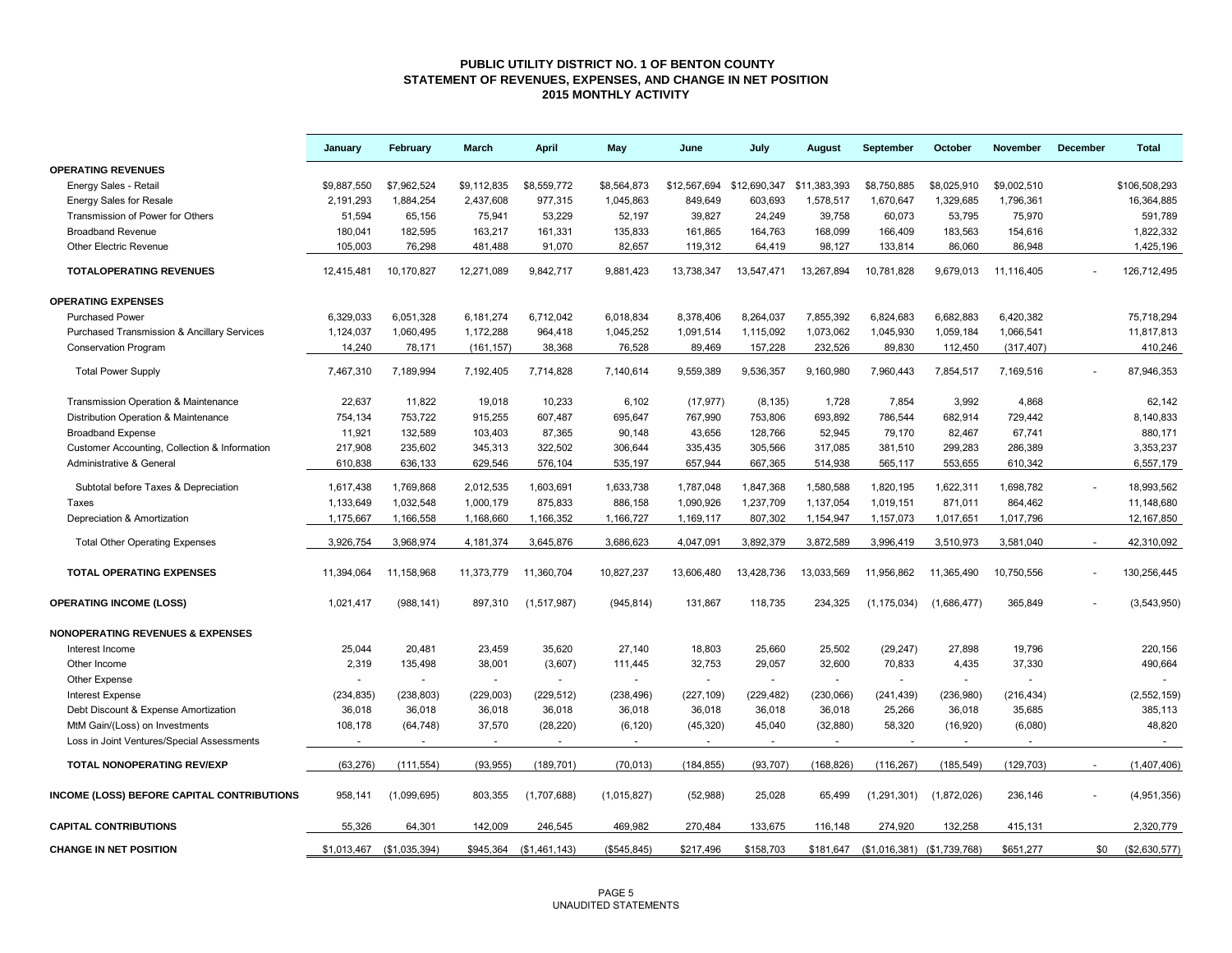#### **PUBLIC UTILITY DISTRICT NO. 1 OF BENTON COUNTY COMPARATIVE STATEMENT OF NET POSITION ASSETS AND DEFERRED OUTFLOWS OF RESOURCES**

|                                                           |               |                 | Increase/(Decrease) |         |
|-----------------------------------------------------------|---------------|-----------------|---------------------|---------|
|                                                           | 11/30/2015    | 11/30/2014      | <b>Amount</b>       | Percent |
| <b>ASSETS</b>                                             |               |                 |                     |         |
| <b>CURRENT ASSETS</b>                                     |               |                 |                     |         |
| Cash & Cash Equivalents                                   |               |                 |                     |         |
| Unrestricted Cash & Cash Equivalents                      | \$28,407,772  | \$29,450,106    | (\$1,042,334)       |         |
| Investments                                               | 1,466,703     | 14,377,343      | (12, 910, 640)      |         |
| Designated Debt Service Reserve Fund                      | 3,056,020     | 4,000,000       | (943,980)           |         |
| Designated Power Market Voltly                            | 4,300,000     |                 | 4,300,000           |         |
| Designated Special Capital Rsv                            | 6,700,000     |                 | 6,700,000           |         |
| <b>Designated Customer Deposits</b>                       | 1,400,000     |                 | 1,400,000           |         |
| Accounts Receivable, net                                  | 7,951,885     | 7,999,751       | (47, 866)           |         |
| <b>BPA Prepay Receivable</b>                              | 600,000       | 600,000         |                     |         |
| <b>Accrued Interest Receivable</b>                        | 46,725        | 88,124          | (41, 399)           |         |
| Wholesale Power Receivable                                | 1,179,528     | 1,041,960       | 137,568             |         |
| <b>Accrued Unbilled Revenue</b>                           | 3,700,000     | 3,900,000       | (200,000)           |         |
| <b>Inventory Materials &amp; Supplies</b>                 | 5,118,255     | 4,795,622       | 322,633             |         |
| Prepaid Expenses & Option Premiums                        | 223,596       | 427,675         | (204, 079)          |         |
| <b>Total Current Assets</b>                               | 62,750,484    | 66,680,581      | (3,930,097)         | $-6%$   |
| <b>NONCURRENT ASSETS</b>                                  |               |                 |                     |         |
| <b>Restricted Bond Reserve Fund</b>                       | 1,083,997     | 140,017         | 943,980             |         |
| Other Receivables                                         | 95,161        | 92,702          | 2,459               |         |
| <b>Preliminary Surveys</b>                                | 439,922       | 65,000          | 374,922             |         |
| <b>BPA Prepay Receivable</b>                              | 7,100,000     | 7,700,000       | (600,000)           |         |
| Deferred Purchased Power Costs                            | 7,706,692     | 7,580,610       | 126,082             |         |
|                                                           | 16,425,772    | 15,578,330      | 1,447,442           | 5%      |
| <b>Utility Plant</b>                                      |               |                 |                     |         |
|                                                           |               |                 |                     |         |
| Land and Intangible Plant                                 | 3,411,773     | 3,376,601       | 35,172              |         |
| <b>Electric Plant in Service</b>                          | 293,328,952   | 283,760,952     | 9,568,000           |         |
| Construction Work in Progress                             | 3,526,298     | 4,018,554       | (492, 256)          |         |
| <b>Accumulated Depreciation</b>                           | (179,982,299) | (168, 344, 266) | (11, 638, 032)      |         |
| <b>Net Utility Plant</b>                                  | 120,284,725   | 122,811,841     | (2,527,116)         | $-2%$   |
| <b>Total Noncurrent Assets</b>                            | 136,710,497   | 138,390,171     | (1,679,674)         | $-1%$   |
| <b>Total Assets</b>                                       | 199,460,981   | 205,070,751     | (5,609,771)         | $-3%$   |
|                                                           |               |                 |                     |         |
| DEFERRED OUTFLOWS OF RESOURCES                            |               |                 |                     |         |
| Unamortized Loss on Defeased Debt                         | 85,387        | 139,774         | (54, 387)           |         |
| Accumulated Decrease in Fair Value of Hedging Derivatives | 869,460       | 50,888          | 818,572             |         |
| <b>Total Deferred Outflows of Resources</b>               | 954,847       | 190,661         | 764,186             |         |
|                                                           |               |                 |                     |         |
| TOTAL ASSETS & DEFERRED OUTFLOWS OF RESOURCES             | \$200,415,828 | \$205,261,413   | ( \$4,845,585)      | $-2%$   |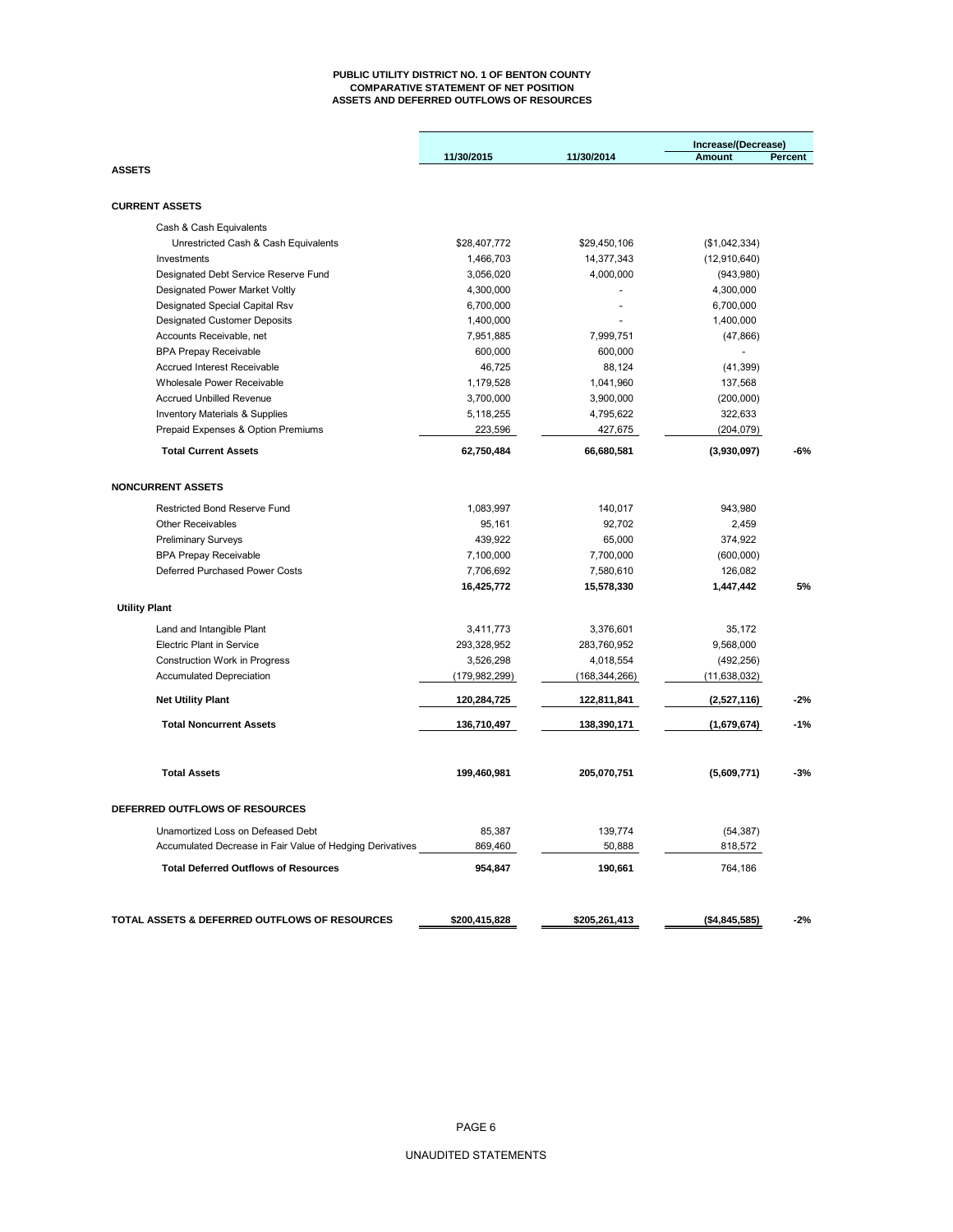#### **PUBLIC UTILITY DISTRICT NO. 1 OF BENTON COUNTY COMPARATIVE STATEMENT OF NET POSITION LIABILITIES AND DEFERRED INFLOWS OF RESOURCES**

|                                                                 | 11/30/2015    | 11/30/2014    | Increase/(Decrease)<br>Amount | Percent |
|-----------------------------------------------------------------|---------------|---------------|-------------------------------|---------|
| <b>LIABILITIES</b>                                              |               |               |                               |         |
| <b>CURRENT LIABILITIES</b>                                      |               |               |                               |         |
| <b>Warrants Outstanding</b>                                     | \$136,183     | \$311,443     | (\$175,259)                   |         |
| <b>Accounts Payable</b>                                         | 8,527,234     | 7,146,629     | 1,380,604                     |         |
| <b>Customer Deposits</b>                                        | 1,415,194     | 1,420,081     | (4,886)                       |         |
| Accrued Taxes Payable                                           | 2,907,971     | 2,941,000     | (33,029)                      |         |
| Other Current & Accrued Liabilities                             | 1,565,529     | 834,806       | 730,723                       |         |
| <b>Accrued Interest Payable</b>                                 | 190,726       | 232,291       | (41, 565)                     |         |
| Revenue Bonds, Current Portion                                  | 1,965,000     | 3,035,000     | (1,070,000)                   |         |
| <b>Total Current Liabilities</b>                                | 16,707,838    | 15,921,249    | 786,589                       | 5%      |
| <b>NONCURRENT LIABILITIES</b>                                   |               |               |                               |         |
|                                                                 |               |               |                               |         |
| 2005 Bond Issue                                                 |               | 760,000       | (760,000)                     |         |
| 2010 Bond Issue                                                 | 17,345,000    | 17,345,000    |                               |         |
| 2011 Bond Issue                                                 | 30,425,000    | 32,460,000    | (2,035,000)                   |         |
| Unamortized Premium & Discount                                  | 3,136,743     | 3,612,260     | (475, 517)                    |         |
| <b>Deferred Revenue</b>                                         | 621,979       | 306,840       | 315,139                       |         |
| <b>BPA Prepay Incentive Credit</b>                              | 2,069,483     | 2,230,739     | (161, 256)                    |         |
| <b>Other Liabilities</b>                                        | 2,663,872     | 2,327,251     | 336,621                       |         |
| <b>Total Noncurrent Liabilities</b>                             | 56,262,078    | 59,042,090    | (2,780,012)                   | -5%     |
| <b>Total Liabilities</b>                                        | 72,969,916    | 74,963,339    | (1,993,424)                   | $-3%$   |
| DEFERRED INFLOWS OF RESOURCES                                   |               |               |                               |         |
| Accumulated Increase in Fair Value of Hedging Derivatives       | 765,425       | 60,943        | 704,482                       |         |
| <b>Total Deferred Inflows of Resources</b>                      | 765,425       | 60,943        | 704,482                       | n/a     |
| <b>NET POSITION</b>                                             |               |               |                               |         |
| Net Investment in Capital Assets                                | 67,498,369    | 65,739,355    | 1,759,014                     |         |
| <b>Restricted for Debt Service</b>                              | 1,083,997     | 140,017       | 943,980                       |         |
| Unrestricted                                                    | 58,098,122    | 64,357,759    | (6, 259, 637)                 |         |
| <b>Total Net Position</b>                                       | 126,680,488   | 130,237,131   | (3,556,643)                   | $-3%$   |
| TOTAL NET POSITION, LIABILITIES AND                             |               |               |                               |         |
| DEFERRED INFLOWS OF RESOURCES                                   | \$200,415,828 | \$205,261,413 | (\$4,845,585)                 | $-2%$   |
|                                                                 |               |               |                               |         |
| <b>CURRENT RATIO:</b><br>(Current Assets / Current Liabilities) | 3.76:1        | 4.19:1        |                               |         |
|                                                                 |               |               |                               |         |
| <b>WORKING CAPITAL:</b>                                         | \$46,042,646  | \$50,759,331  | (\$4,716,685)                 | $-9%$   |
| (Current Assets less Current Liabilities)                       |               |               |                               |         |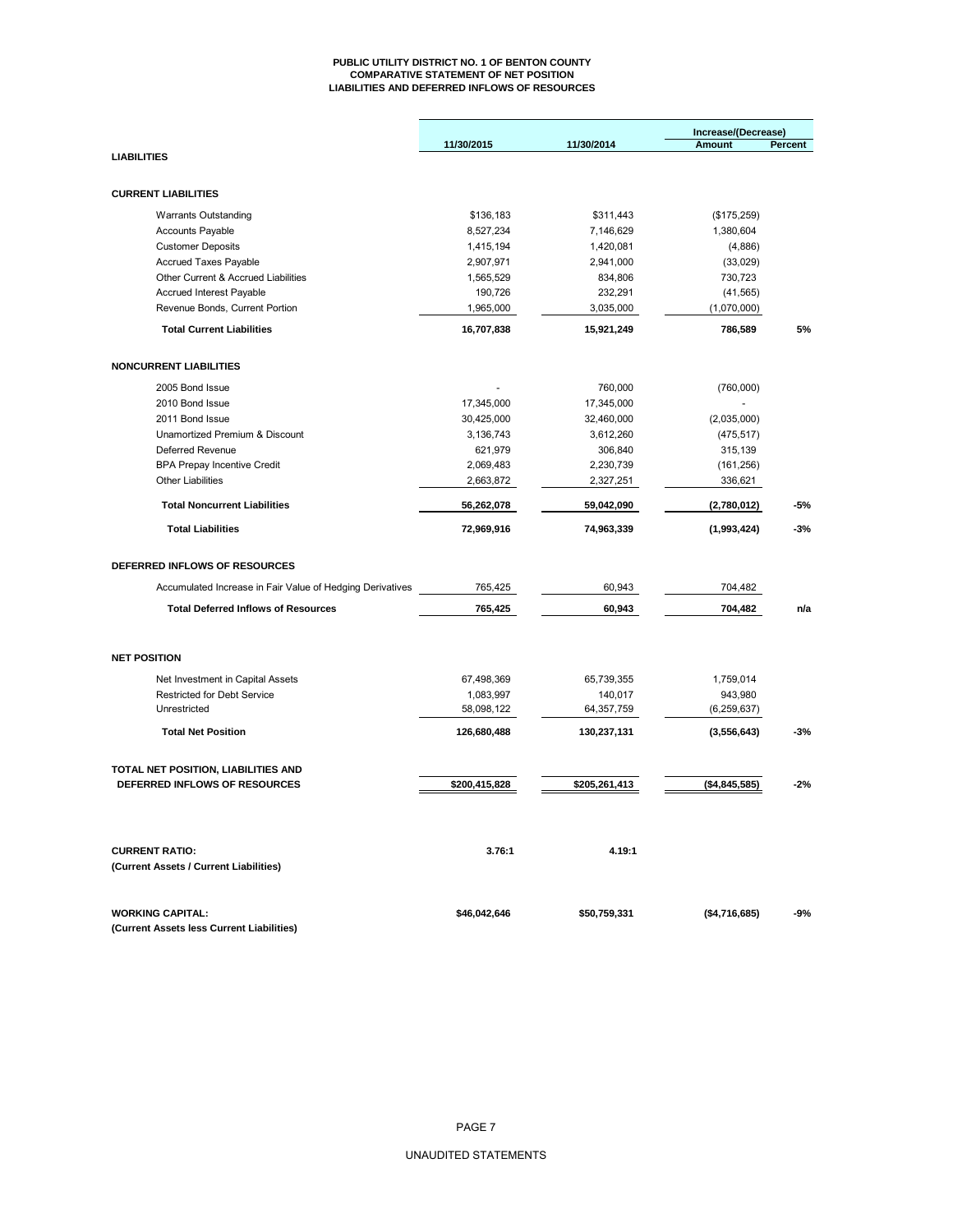#### **PUBLIC UTILITY DISTRICT NO. 1 OF BENTON COUNTY ENERGY STATISTICAL DATA CURRENT MONTH**

|                                                                               | 11/30/2015                    |                          |              | 11/30/2014               |               |
|-------------------------------------------------------------------------------|-------------------------------|--------------------------|--------------|--------------------------|---------------|
|                                                                               |                               | <b>AMENDED</b>           | <b>PCT</b>   |                          | <b>PCT</b>    |
| <b>ENERGY SALES RETAIL - REVENUE</b>                                          | <b>ACTUAL</b>                 | <b>BUDGET</b>            | <b>VAR</b>   | <b>ACTUAL</b>            | <b>VAR</b>    |
| Residential                                                                   | \$3,855,408                   | \$4,245,540              | $-9%$        | \$3.931.225              | $-2%$         |
| <b>Small General Service</b>                                                  | 611,869                       | 656,456                  | $-7%$        | 621,281                  | $-2%$         |
| <b>Medium General Service</b>                                                 | 1,028,607                     | 1,025,454                | 0%           | 1,042,449                | $-1%$         |
| Large General Service                                                         | 1,180,207                     | 1,241,297                | $-5%$        | 1,240,002                | $-5%$         |
| Large Industrial                                                              | 261,440                       | 286,653                  | $-9%$        | 254,069                  | 3%            |
| Small Irrigation                                                              | 227                           | 1,007                    | $-77%$       | (12)                     | -1965%        |
| Large Irrigation                                                              | 227,941                       | 205,099                  | 11%          | 222,757                  | 2%            |
| <b>Street Lights</b>                                                          | 12,650                        | 16,959                   | $-25%$       | 17,149                   | $-26%$        |
| <b>Security Lights</b>                                                        | 21,616                        | 22,083                   | $-2%$        | 20,367                   | 6%            |
| <b>Unmetered Accounts</b><br><b>Billed Revenues Before Taxes</b>              | 15,594<br>\$7,215,559         | 15,631<br>\$7,716,179    | 0%<br>$-6%$  | 14,090<br>\$7,363,376    | 11%<br>$-2%$  |
| <b>City Occupation Taxes</b>                                                  | 400,950                       | 440,235                  | $-9%$        | 401,119                  | 0%            |
| Bad Debt Expense (reduced from 0.2% to 0.18% of retail sales in January 2015) | (14,000)                      | (17, 912)                | $-22%$       | (16,000)                 | $-13%$        |
| <b>Unbilled Revenue</b>                                                       | 1,400,000                     | 1,400,000                | 0%           | 1,400,000                | 0%            |
| <b>TOTAL SALES - REVENUE</b>                                                  | \$9,002,510                   | \$9,538,502              | $-6%$        | \$9,148,495              | $-2%$         |
|                                                                               |                               |                          |              |                          |               |
| <b>ENERGY SALES RETAIL - kWh</b>                                              |                               |                          |              |                          |               |
| Residential                                                                   | 46,905,821                    | 52,982,362               | $-11%$       | 51, 127, 327             | $-8%$         |
| Small General Service                                                         | 8,719,747                     | 9,468,967                | $-8%$        | 9,056,203                | $-4%$         |
| <b>Medium General Service</b>                                                 | 14,732,964                    | 14,933,501               | $-1%$        | 14,950,232               | $-1%$         |
| Large General Service                                                         | 18,687,460                    | 20,038,105               | $-7%$        | 19,841,340               | $-6%$         |
| Large Industrial                                                              | 5,408,760                     | 5,877,062                | $-8%$        | 6,125,825                | $-12%$        |
| Small Irrigation                                                              | 2,846                         | 14,298                   | $-80%$       | (52)                     | $-5573%$      |
| Large Irrigation                                                              | 3,414,781                     | 2,689,945                | 27%          | 3,179,515                | 7%            |
| <b>Street Lights</b>                                                          | 225,024                       | 209,498                  | 7%           | 225,298                  | 0%            |
| <b>Security Lights</b>                                                        | 113,359                       | 110,147                  | 3%           | 114,444                  | $-1%$         |
| <b>Unmetered Accounts</b><br><b>TOTAL kWh BILLED</b>                          | 257,045<br>98,467,807         | 247,322                  | 4%<br>-8%    | 249,106                  | 3%<br>-6%     |
|                                                                               |                               | 106,571,207              |              | 104,869,238              |               |
| <b>NET POWER COST</b>                                                         |                               |                          |              |                          |               |
| <b>BPA Power Costs</b>                                                        |                               |                          |              |                          |               |
| Slice                                                                         | \$2,507,275                   | \$2,735,351              | -8%          | \$2,192,629              | 14%           |
| <b>Block</b>                                                                  | 1,777,402                     | 1,821,328                | $-2%$        | 1,559,336                | 14%           |
| Subtotal                                                                      | 4,284,677                     | 4,556,679                | $-6%$        | 3,751,965                | 14%           |
| Other Power Purchases                                                         | 729,041                       | 647,775                  | 13%          | 1,212,909                | $-40%$        |
| Frederickson                                                                  | 1,406,664                     | 1,550,005                | $-9%$        | 988,712                  | 42%           |
| Transmission                                                                  | 762,592                       | 760,947                  | 0%           | 740,038                  | 3%            |
| Ancillary                                                                     | 303,949                       | 305,678                  | $-1\%$       | 226,355                  | 34%           |
| Generation                                                                    | (204)                         |                          | n/a          |                          | n/a           |
| Conservation Program                                                          | (317, 407)                    | (163, 959)               | 94%          | (89, 339)                | 255%          |
| <b>Gross Power Costs</b><br>Less Sales for Resale-Energy                      | 7,169,311<br>(1,743,436)      | 7,657,126<br>(1,558,148) | $-6%$<br>12% | 6,830,640<br>(1,790,607) | 5%<br>$-3%$   |
| Less Sales for Resale-Gas                                                     | (52, 925)                     |                          | n/a          | (23, 100)                | 129%          |
| Less Transmission of Power for Others                                         | (75, 970)                     | (41, 667)                | 82%          | (68, 917)                | 10%           |
| <b>NET POWER COSTS</b>                                                        | \$5,296,980                   | \$6,057,312              | $-13%$       | \$4,948,016              | 7%            |
|                                                                               |                               |                          |              |                          |               |
| <b>NET POWER - kWh</b>                                                        |                               |                          |              |                          |               |
| <b>BPA Power Costs</b>                                                        |                               |                          |              |                          |               |
| Slice                                                                         | 72,405,000                    | 83,615,000               | $-13%$       | 80,201,000               | $-10%$        |
| <b>Block</b>                                                                  | 62,586,000                    | 62,990,000               | $-1\%$       | 64,096,000               | $-2\%$        |
| Subtotal                                                                      | 134,991,000                   | 146,605,000              | -8%          | 144,297,000              | -6%           |
| Other Power Purchases                                                         | 13,123,000                    | 5,067,000                | 159%         | 30,128,119               | -56%          |
| Frederickson<br>Gross Power kWh                                               | 27,662,000                    | 151,672,000              | n/a          | 6,890,000<br>181,315,119 | 301%<br>$-3%$ |
| Less Sales for Resale                                                         | 175,776,000<br>(51, 307, 000) | (23,694,000)             | 16%<br>117%  | (50,014,000)             | 3%            |
| Less Transmission Losses/Imbalance                                            | (1,695,000)                   |                          | n/a          | (885,000)                | 92%           |
| <b>NET POWER - kWh</b>                                                        | 122,774,000                   | 127,978,000              | -4%          | 130,416,119              | -6%           |
|                                                                               |                               |                          |              |                          |               |
| <b>COST PER MWh: (dollars)</b>                                                |                               |                          |              |                          |               |
| Gross Power Cost (average)                                                    | \$40.79                       | \$50.48                  | $-19%$       | \$37.67                  | 8%            |
| Net Power Cost                                                                | \$43.14                       | \$47.33                  | $-9%$        | \$37.94                  | 14%           |
| <b>BPA Power Cost</b>                                                         | \$31.74                       | \$31.08                  | 2%           | \$26.00                  | 22%           |
| Sales for Resale                                                              | \$33.98                       | \$33.97                  | 0%           | \$35.80                  | -5%           |
|                                                                               |                               |                          |              |                          |               |
| <b>ACTIVE SERVICE AGREEMENTS:</b>                                             |                               |                          |              |                          |               |
| Residential<br><b>Small General Service</b>                                   | 42,649<br>4,869               |                          |              | 41,979<br>4,783          | 2%<br>2%      |
| <b>Medium General Service</b>                                                 | 762                           |                          |              | 753                      | 1%            |
| Large General Service                                                         | 153                           |                          |              | 149                      | 3%            |
| Large Industrial                                                              |                               |                          |              | 3                        | n/a           |
| Small Irrigation                                                              | 559                           |                          |              | 561                      | 0%            |
| Large Irrigation                                                              | 262                           |                          |              | 230                      | 14%           |
| <b>Street Lights</b>                                                          | 9                             |                          |              | 9                        | 0%            |
| <b>Security Lights</b>                                                        | 1,476                         |                          |              | 1,490                    | $-1%$         |
| <b>Unmetered Accounts</b>                                                     | 364                           |                          |              | 361                      | 1%            |
| <b>TOTAL</b>                                                                  | $\overline{5}$ 1,103          |                          |              | 50,318                   | 2%            |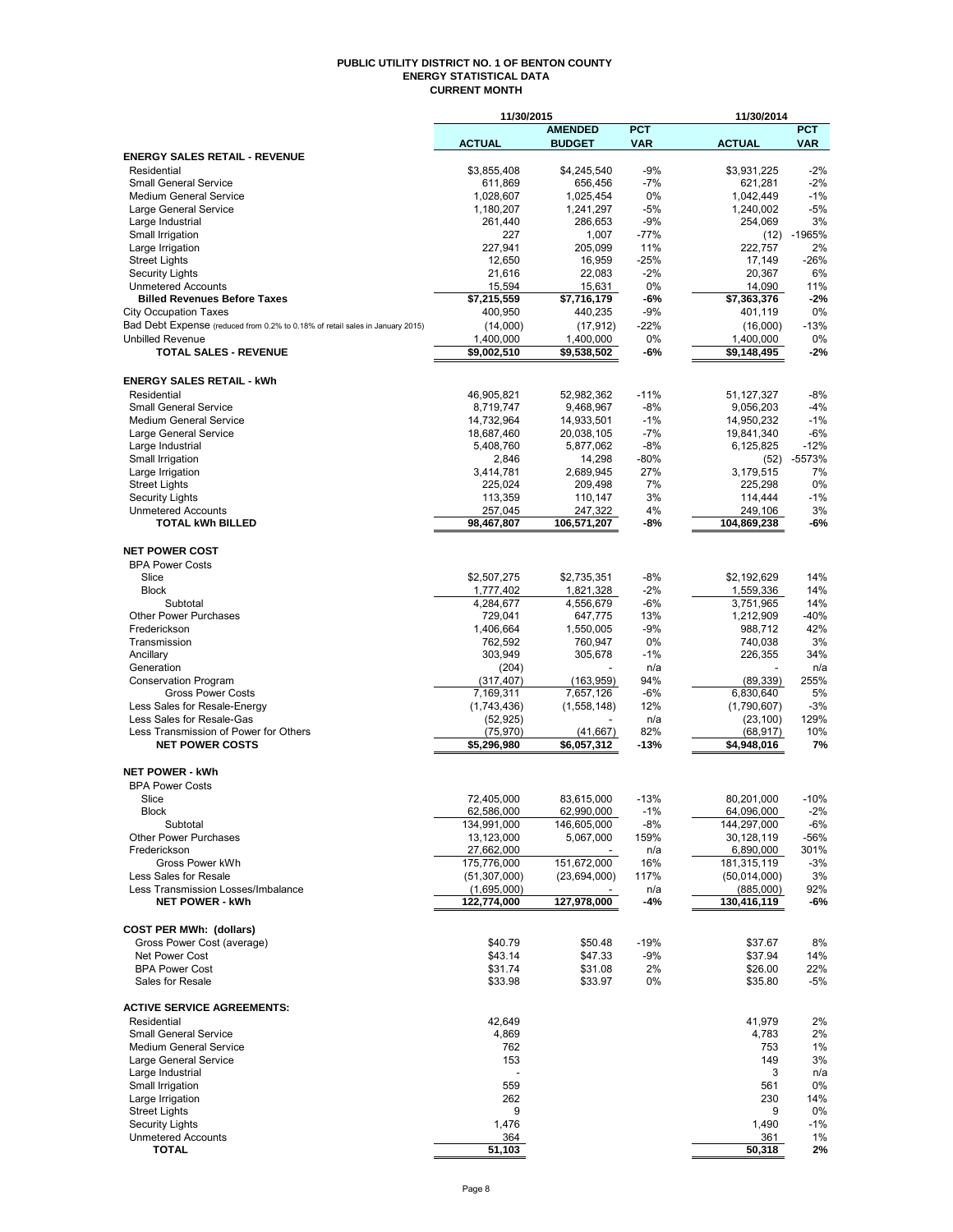### **PUBLIC UTILITY DISTRICT NO. 1 OF BENTON COUNTY ENERGY STATISTICAL DATA YEAR TO DATE**

|                                                                               | 11/30/2015                 |                              |                | 11/30/2014                 |              |
|-------------------------------------------------------------------------------|----------------------------|------------------------------|----------------|----------------------------|--------------|
|                                                                               |                            | <b>AMENDED</b>               | <b>PCT</b>     |                            | <b>PCT</b>   |
|                                                                               | <b>ACTUAL</b>              | <b>BUDGET</b>                | <b>VAR</b>     | <b>ACTUAL</b>              | <b>VAR</b>   |
| <b>ENERGY SALES RETAIL - REVENUE</b><br>Residential                           | \$45,623,384               |                              | $-2%$          | \$47,207,657               | $-3%$        |
| Small General Service                                                         | 7,546,957                  | \$46,534,654<br>7,680,792    | $-2%$          | 7,684,543                  | $-2%$        |
| <b>Medium General Service</b>                                                 | 10,959,464                 | 10,955,197                   | 0%             | 10,871,790                 | 1%           |
| Large General Service                                                         | 12,304,318                 | 12,404,589                   | $-1%$          | 12,325,488                 | 0%           |
| Large Industrial                                                              | 2,777,229                  | 2,799,852                    | $-1%$          | 2,860,730                  | $-3%$        |
| Small Irrigation                                                              | 990,260                    | 993,874                      | 0%             | 1,016,511                  | $-3%$        |
| Large Irrigation                                                              | 21,282,757                 | 21,868,042                   | -3%            | 21,761,083                 | $-2%$        |
| <b>Street Lights</b>                                                          | 175,047                    | 187,966                      | $-7%$          | 191,499                    | $-9%$        |
| <b>Security Lights</b>                                                        | 226,708                    | 230,397                      | $-2%$          | 219,287                    | 3%           |
| <b>Unmetered Accounts</b><br><b>Billed Revenues Before Taxes</b>              | 158,997<br>\$102,045,123   | 160,072<br>\$103,815,435     | $-1%$<br>$-2%$ | 154,327<br>\$104,292,915   | 3%<br>$-2%$  |
| <b>City Occupation Taxes</b>                                                  | 4,762,168                  | 4,781,647                    | 0%             | 4,866,667                  | $-2%$        |
| Bad Debt Expense (reduced from 0.2% to 0.18% of retail sales in January 2015) | (199,000)                  | (200, 809)                   | $-1%$          | (224,000)                  | $-11%$       |
| <b>Unbilled Revenue</b>                                                       | (100.000)                  | (100,000)                    | 0%             | (800,000)                  | $-88%$       |
| <b>TOTAL SALES - REVENUE</b>                                                  | \$106,508,291              | \$108,296,273                | -2%            | \$108,135,582              | $-2%$        |
|                                                                               |                            |                              |                |                            |              |
| <b>ENERGY SALES RETAIL - kWh</b>                                              |                            |                              |                |                            |              |
| Residential                                                                   | 589,938,911                | 602,846,456                  | $-2%$          | 620,362,389                | $-5%$        |
| <b>Small General Service</b>                                                  | 110,981,882                | 112,937,405                  | $-2%$          | 113,559,262                | $-2%$        |
| <b>Medium General Service</b>                                                 | 167,397,318                | 168,046,394                  | 0%             | 166,542,747                | 1%           |
| Large General Service                                                         | 208,355,529                | 210,275,895                  | $-1%$          | 208,106,300                | 0%           |
| Large Industrial                                                              | 61,209,020                 | 61,212,351                   | 0%             | 65,947,270                 | $-7%$        |
| Small Irrigation                                                              | 16,424,664                 | 16,183,484                   | 1%             | 17,208,870                 | $-5%$        |
| Large Irrigation                                                              | 451,563,009                | 466,845,038                  | $-3%$          | 455,175,635                | $-1%$        |
| <b>Street Lights</b>                                                          | 2,478,624                  | 2,440,312                    | 2%             | 2,494,919                  | $-1%$        |
| <b>Security Lights</b>                                                        | 1,250,700                  | 1,238,279                    | 1%             | 1,182,266                  | 6%           |
| <b>Unmetered Accounts</b><br><b>TOTAL kWh BILLED</b>                          | 2,765,563<br>1,612,365,220 | 2,732,283<br>1,644,757,897   | 1%<br>$-2%$    | 2,731,396<br>1,653,311,054 | 1%<br>$-2%$  |
|                                                                               |                            |                              |                |                            |              |
| <b>NET POWER COST</b>                                                         |                            |                              |                |                            |              |
| <b>BPA Power Costs</b>                                                        |                            |                              |                |                            |              |
| Slice                                                                         | \$28,061,916               | \$28,361,691                 | $-1%$          | \$27,954,069               | 0%           |
| <b>Block</b>                                                                  | 22,007,783                 | 21,820,170                   | 1%             | 21,052,428                 | 5%           |
| Subtotal                                                                      | 50,069,699                 | 50,181,861                   | 0%             | 49,006,497                 | 2%           |
| <b>Other Power Purchases</b>                                                  | 12,319,508                 | 11,684,801                   | 5%             | 16,714,012                 | $-26%$       |
| Frederickson                                                                  | 13,329,086                 | 13,615,738                   | -2%            | 12,547,270                 | 6%           |
| Transmission                                                                  | 8,212,516                  | 8,165,036                    | 1%             | 8,157,843                  | 1%           |
| Ancillary                                                                     | 3,605,297                  | 3,595,653                    | 0%             | 3,578,989                  | 1%           |
| Generation<br><b>Conservation Program</b>                                     | 410,246                    | 445,455                      | n/a<br>$-8%$   | 247,846                    | n/a<br>66%   |
| <b>Gross Power Costs</b>                                                      | 87,946,353                 | 87,688,543                   | 0%             | 90,252,457                 | $-3%$        |
| Less Sales for Resale-Energy                                                  | (16, 199, 096)             | (16,787,477)                 | -4%            | (20,004,064)               | $-19%$       |
| Less Sales for Resale-Gas                                                     | (165, 790)                 |                              | n/a            | (769, 504)                 | $-78%$       |
| Less Transmission of Power for Others                                         | (591, 786)                 | (458, 334)                   | 29%            | (561, 401)                 | 5%           |
| <b>NET POWER COSTS</b>                                                        | \$70,989,681               | \$70,442,732                 | 1%             | \$68,917,488               | 3%           |
|                                                                               |                            |                              |                |                            |              |
| <b>NET POWER - kWh</b>                                                        |                            |                              |                |                            |              |
| <b>BPA Power Costs</b>                                                        |                            |                              |                |                            |              |
| Slice                                                                         | 905,321,000                | 900.307.000                  | 1%             | 996,815,000                | $-9%$        |
| <b>Block</b>                                                                  | 850,755,000                | 851,543,000                  | 0%             | 830,313,000                | 2%           |
| Subtotal                                                                      | 1,756,076,000              | 1,751,850,000<br>119,401,000 | 0%             | 1,827,128,000              | $-4%$        |
| <b>Other Power Purchases</b><br>Frederickson                                  | 318,079,000<br>230,956,000 | 110,400,000                  | 166%<br>109%   | 406,926,859<br>132,827,000 | -22%<br>74%  |
| Generation                                                                    |                            |                              | n/a            |                            | n/a          |
| Gross Power kWh                                                               | 2,305,111,000              | 1,981,651,000                | 16%            | 2,366,881,859              | $-3%$        |
| Less Sales for Resale                                                         | (614, 235, 000)            | (264, 307, 000)              | 132%           | (644, 869, 000)            | $-5%$        |
| Less Transmission Losses/Imbalance                                            | (26, 402, 000)             | (7,399,000)                  | >200%          | (30, 389, 000)             | -13%         |
| <b>NET POWER - kWh</b>                                                        | 1,664,474,000              | 1,709,945,000                | $-3%$          | 1,691,623,859              | $-2%$        |
|                                                                               |                            |                              |                |                            |              |
| <b>COST PER MWh: (dollars)</b>                                                |                            |                              |                |                            |              |
| Gross Power Cost (average)                                                    | \$38.15                    | \$44.25                      | $-14%$         | \$38.13                    | 0%           |
| <b>Net Power Cost</b><br><b>BPA Power Cost</b>                                | \$42.65                    | \$41.20                      | 4%             | \$40.74                    | 5%           |
| Sales for Resale                                                              | \$28.51<br>\$26.37         | \$28.65<br>\$33.98           | 0%<br>$-22%$   | \$26.82<br>\$31.02         | 6%<br>$-15%$ |
|                                                                               |                            |                              |                |                            |              |
| <b>AVERAGE ACTIVE SERVICE AGREEMENTS:</b>                                     |                            |                              |                |                            |              |
| Residential                                                                   | 42,343                     |                              |                | 41,732                     | 1%           |
| <b>Small General Service</b>                                                  | 4,823                      |                              |                | 4,738                      | 2%           |
| <b>Medium General Service</b>                                                 | 757                        |                              |                | 754                        | 0%           |
| Large General Service                                                         | 151                        |                              |                | 148                        | 2%           |
| Large Industrial                                                              | 2                          |                              |                | 3                          | -27%         |
| Small Irrigation                                                              | 560                        |                              |                | 563                        | 0%           |
| Large Irrigation                                                              | 234<br>9                   |                              |                | 224<br>9                   | 4%           |
| <b>Street Lights</b><br><b>Security Lights</b>                                | 1,482                      |                              |                | 1,493                      | 0%<br>$-1%$  |
| <b>Unmetered Accounts</b>                                                     | 362                        |                              |                | 358                        | 1%           |
| <b>TOTAL</b>                                                                  | 50,723                     |                              |                | 50,022                     | 1%           |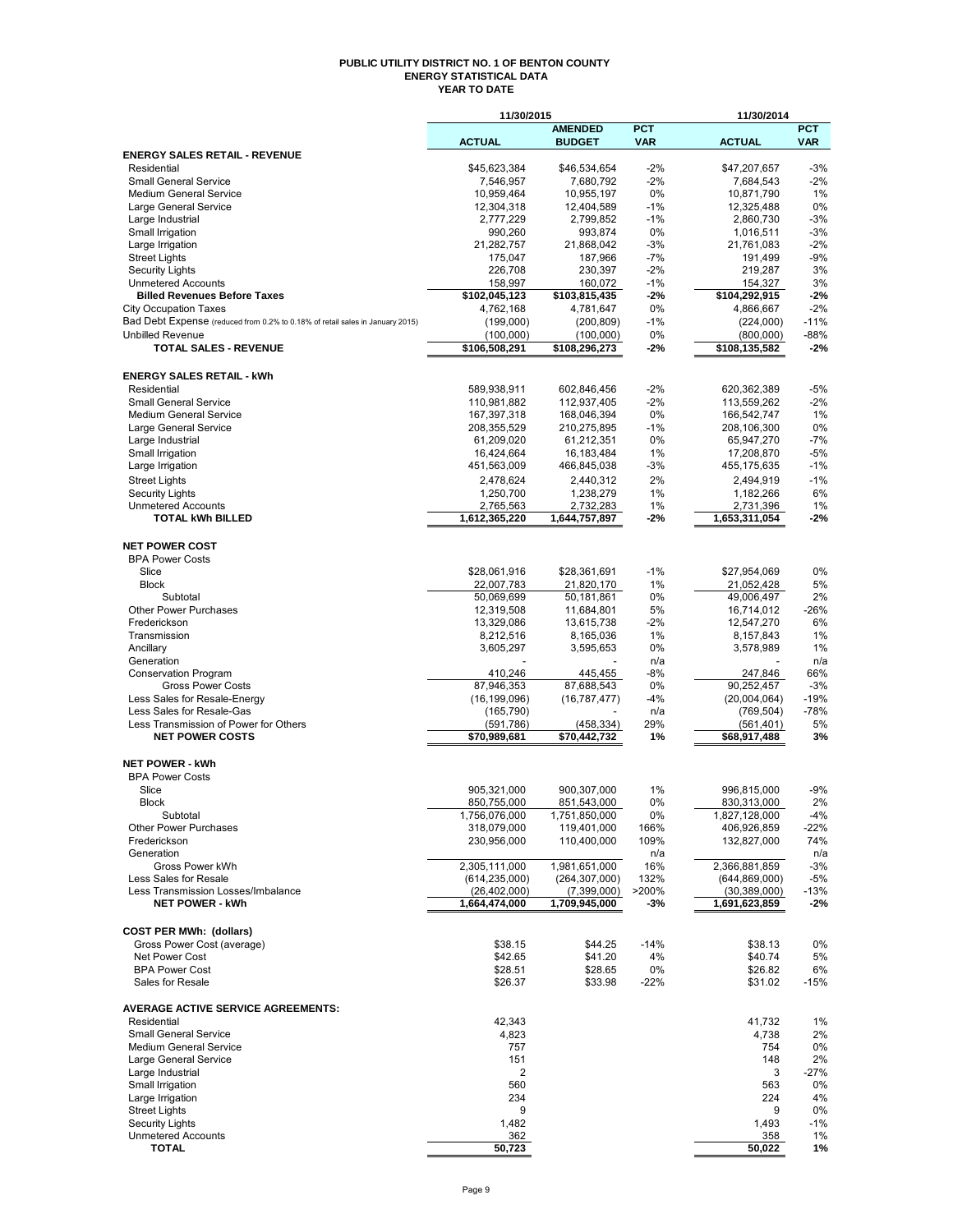#### **PUBLIC UTILITY DISTRICT NO. 1 OF BENTON COUNTY KWH SALES MONTHLY ACTIVITY**

|                                 | January                       | February               | March                  | April                  | May                    | June                   | July                   | August                 | September              | October                | November               | December       | Total                    |
|---------------------------------|-------------------------------|------------------------|------------------------|------------------------|------------------------|------------------------|------------------------|------------------------|------------------------|------------------------|------------------------|----------------|--------------------------|
| <b>Residential</b>              |                               |                        |                        |                        |                        |                        |                        |                        |                        |                        |                        |                |                          |
| 2011                            | 87,928,561                    | 74,994,510             | 66,362,298             | 56,496,440             | 44,658,070             | 38.780.815             | 45,214,732             | 49,562,439             | 53,301,689             | 40,235,412             | 51,381,140             | 79,037,233     | 687,953,339              |
| 2012                            | 88,212,383                    | 80,652,978             | 57,019,446             | 49,435,721             | 40,022,618             | 41,521,205             | 46,830,893             | 57,987,360             | 50,232,442             | 36,528,055             | 52,822,005             | 66,753,204     | 668,018,310              |
| 2013                            | 85,933,904                    | 77,488,047             | 56,513,417             | 48,071,841             | 41,520,865             | 42,301,535             | 51,932,912             | 59,463,795             | 53,272,213             | 41,006,176             | 52,879,427             | 87,502,483     | 697,886,615              |
| 2014                            | 90,995,045                    | 86,856,866             | 61,276,449             | 46,126,349             | 38,751,097             | 43,347,010             | 51,878,664             | 62,101,272             | 49,381,509             | 38,520,801             | 51,127,327             | 76,441,442     | 696,803,831              |
| 2015                            | 81,753,251                    | 70,842,807             | 51,195,817             | 43,964,172             | 38,845,198             | 48,995,659             | 62,750,008             | 58,699,674             | 48,136,350             | 37,850,154             | 46,905,821             |                | 589,938,911              |
| <b>Small General Service</b>    |                               |                        |                        |                        |                        |                        |                        |                        |                        |                        |                        |                |                          |
| 2011                            | 11,059,833                    | 10,192,630             | 9,181,231              | 9,382,413              | 9,157,991              | 9,277,162              | 10,078,685             | 10,533,804             | 10,921,485             | 9,047,075              | 8,522,751              | 10,983,138     | 118,338,198              |
| 2012                            | 11,620,253                    | 11,081,244             | 8,731,569              | 8,613,151              | 9,186,607              | 9,378,977              | 10,247,220             | 11,671,124             | 11,202,911             | 8,464,869              | 9,293,606              | 9,929,524      | 119,421,055              |
| 2013                            | 11,394,724                    | 10,700,711             | 8,862,866              | 8,958,701              | 9,285,161              | 9,833,210              | 10,896,923             | 12,097,199             | 11,379,590             | 8,965,721              | 9,306,967              | 11,245,947     | 122,927,720              |
| 2014                            | 12,002,884                    | 11,773,687             | 9,247,968              | 8,838,271              | 8,960,528              | 10,069,805             | 10,898,332             | 12,390,218             | 11,106,946             | 9,214,420              | 9,056,203              | 10,725,578     | 124,284,840              |
| 2015                            | 11,273,647                    | 10,444,066             | 8,399,963              | 8,630,563              | 9,005,788              | 10,616,996             | 12,060,700             | 11,955,370             | 10,809,845             | 9,065,197              | 8,719,747              |                | 110,981,882              |
|                                 | <b>Medium General Service</b> |                        |                        |                        |                        |                        |                        |                        |                        |                        |                        |                |                          |
| 2011                            | 15,884,076                    | 14,063,566             | 13,241,633             | 14,443,388             | 14,171,832             | 13,508,596             | 14,835,014             | 15,898,300             | 16,378,392             | 13,612,489             | 12,898,272             | 16,527,877     | 175,463,435              |
| 2012                            | 15,995,754                    | 14,843,947             | 12,863,785             | 13,464,357             | 13,553,914             | 14,103,136             | 14,973,817             | 16,437,847             | 16,513,370             | 14,079,820             | 14,709,116             | 14,459,816     | 175,998,679              |
| 2013                            | 15,375,716                    | 14,629,522             | 12,714,807             | 13,158,263             | 13,461,961             | 14,198,240             | 15,233,651             | 16,943,765             | 16,157,388             | 14,583,038             | 14,990,108             | 15,803,535     | 177,249,994              |
| 2014                            | 16,255,765                    | 16,174,267             | 13,320,761             | 13,438,288             | 13,403,247             | 14,808,800             | 15,526,971             | 17, 145, 841           | 15,985,439             | 15,533,136             | 14,950,232             | 15,501,055     | 182,043,802              |
| 2015                            | 15,719,991                    | 15,058,182             | 13,124,396             | 13,611,242             | 14,078,883             | 15,970,931             | 16,957,563             | 16,576,440             | 15,990,572             | 15,576,154             | 14,732,964             |                | 167,397,318              |
| <b>Large General Service</b>    |                               |                        |                        |                        |                        |                        |                        |                        |                        |                        |                        |                |                          |
| 2011                            | 16,667,038                    | 16,211,666             | 15,328,400             | 17,016,972             | 16,378,040             | 16,603,740             | 17,087,020             | 17,842,100             | 20,127,280             | 18,812,860             | 16,068,160             | 21,525,480     | 209,668,756              |
| 2012                            | 17,752,480                    | 17,246,280             | 15,614,938             | 17,276,652             | 17,948,285             | 17,269,044             | 17,262,035             | 20,169,040             | 19,875,000             | 19,266,300             | 20,172,401             | 17,524,790     | 217, 377, 245            |
| 2013                            | 18,363,206                    | 16,370,904             | 16,064,720             | 17,280,008             | 17,300,043             | 17,480,703             | 18,704,243             | 20,956,543             | 20,230,220             | 19,362,880             | 19,518,760             | 17,683,240     | 219,315,470              |
| 2014                            | 18,043,140                    | 18,004,500             | 16,529,440             | 16,641,080             | 17,175,060             | 18,408,820             | 19,689,940             | 21,264,420             | 21,006,340             | 21,502,220             | 19,841,340             | 18,573,000     | 226,679,300              |
| 2015                            | 17,888,911                    | 17,212,717             | 16,213,065             | 17,278,183             | 17,939,803             | 19,595,384             | 20,935,183             | 20,741,663             | 21,305,140             | 20,558,020             | 18,687,460             |                | 208,355,529              |
| Large Industrial                |                               |                        |                        |                        |                        |                        |                        |                        |                        |                        |                        |                |                          |
| 2011                            | 6,299,710                     | 4,802,485              | 6,254,835              | 4,856,705              | 6,011,530              | 5,928,790              | 6,292,475              | 6,387,425              | 5,827,005              | 3,302,090              | 2,967,790              | 6,479,970      | 65,410,810               |
| 2012                            | 6,484,220                     | 5,701,260              | 6,243,370              | 6,036,840              | 5,596,185              | 5,463,635              | 5,815,140              | 6,333,690              | 4,362,805              | 6,313,930              | 6,307,555              | 5,916,535      | 70,575,165               |
| 2013                            | 6,303,530                     | 5,690,550              | 5,970,720              | 6,363,470              | 6,331,645              | 6,273,940              | 6,074,935              | 6,052,520              | 3,037,994              | 6,374,590              | 4,922,960              | 6,405,925      | 69,802,779               |
| 2014<br>2015                    | 6,203,055<br>5,597,495        | 5,695,020<br>5,394,485 | 6,141,110<br>5,337,365 | 5,917,690<br>5,784,330 | 6,227,320<br>5,632,340 | 6,005,800<br>5,678,570 | 6,111,425<br>4,981,620 | 6,258,875<br>6,171,695 | 5,080,145<br>5,623,820 | 6,181,005<br>5,598,540 | 6,125,825<br>5,408,760 | 5,922,215      | 71,869,485<br>61,209,020 |
|                                 |                               |                        |                        |                        |                        |                        |                        |                        |                        |                        |                        |                |                          |
| <b>Small Irrigation</b><br>2011 | 3,723                         | 2,907                  | 337,065                | 903,922                | 1,753,860              | 2,125,131              | 2,842,380              | 3,157,391              | 2,260,605              | 1,098,718              | 113,937                | 6,895          | 14,606,534               |
| 2012                            | 98                            | 8                      | 300,470                | 947,657                | 2,146,900              | 2,179,098              | 3,052,837              | 3,270,042              | 2,207,181              | 1,058,286              | 2,284                  | $\overline{7}$ | 15, 164, 868             |
| 2013                            | 101                           |                        | 480,748                | 1,347,003              | 2,288,143              | 2,390,103              | 3,152,789              | 2,941,397              | 1,826,383              | 742,890                | 41,696                 | $30\,$         | 15,211,283               |
| 2014                            |                               |                        | 566,022                | 1,370,794              | 2,487,573              | 2,926,545              | 3,475,842              | 2,988,591              | 2,248,398              | 1,145,157              | (52)                   |                | 17,208,870               |
| 2015                            |                               | 9                      | 648,290                | 1,481,286              | 2,159,616              | 2,668,782              | 3,213,086              | 3,002,663              | 2,075,784              | 1,172,302              | 2,846                  |                | 16,424,664               |
| Large Irrigation                |                               |                        |                        |                        |                        |                        |                        |                        |                        |                        |                        |                |                          |
| 2011                            | 58,069                        | 431,210                | 4,512,419              | 21,126,273             | 36,909,547             | 72,058,616             | 86,862,127             | 84,616,557             | 40,855,201             | 14,327,819             | 5,400,066              | 234,854        | 367,392,758              |
| 2012                            | 527,285                       | 661,067                | 6,815,749              | 22,601,004             | 63,674,660             | 58,919,819             | 83,415,022             | 75,956,400             | 37,124,484             | 18,674,352             | 1,931,662              | 271,944        | 370,573,448              |
| 2013                            | 259,061                       | 415,476                | 10,346,643             | 24,726,514             | 62,939,428             | 75,510,554             | 97,242,342             | 66,591,892             | 27,504,705             | 18,933,975             | 5,069,220              | (2, 131, 722)  | 387,408,088              |
| 2014                            | 247,328                       | 266,769                | 11,959,400             | 40,053,677             | 68,929,139             | 94,789,557             | 102,773,871            | 67,085,339             | 38,117,908             | 27,773,132             | 3,179,515              | 258,931        | 455,434,566              |
| 2015                            | 214,532                       | 210,554                | 14,636,633             | 39,362,242             | 61,259,905             | 103,842,869            | 98,850,190             | 67,471,445             | 37,832,472             | 24,467,386             | 3,414,781              |                | 451,563,009              |
| <b>Street Lights</b>            |                               |                        |                        |                        |                        |                        |                        |                        |                        |                        |                        |                |                          |
| 2011                            | 447,437                       | 447,617                | 447,617                | 447,905                | 447,905                | 471,089                | 471,071                | 469,991                | 469,991                | 470,063                | 470,675                | 470,680        | 5,532,041                |
| 2012                            | 432,872                       | 432,872                | 398,337                | 356,249                | 346,935                | 339,628                | 339,628                | 327,569                | 309,982                | 300,873                | 285,170                | 266,257        | 4,136,372                |
| 2013                            | 229,267                       | 229,267                | 229,161                | 229,161                | 229,161                | 229,161                | 229,161                | 229,209                | 229,209                | 229,245                | 229,395                | 229,425        | 2,750,822                |
| 2014                            | 229,425                       | 229,425                | 229,515                | 229,515                | 225,070                | 224,939                | 225,064                | 225,640                | 225,514                | 225,514                | 225,298                | 225,586        | 2,720,505                |
| 2015                            | 225,624                       | 225,624                | 225,624                | 225,672                | 225,672                | 225,672                | 224,880                | 224,880                | 224,928                | 225,024                | 225,024                |                | 2,478,624                |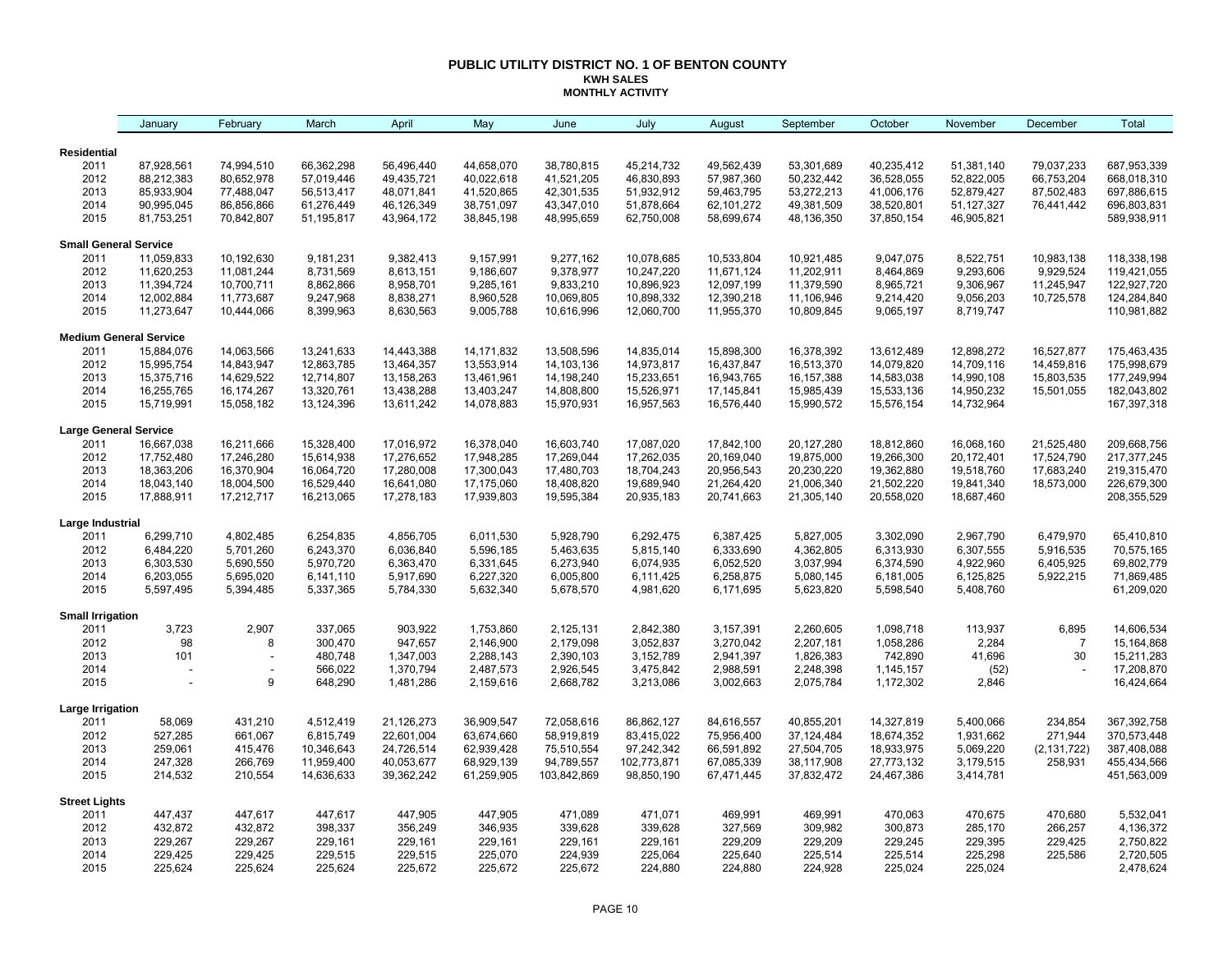#### **PUBLIC UTILITY DISTRICT NO. 1 OF BENTON COUNTY KWH SALES MONTHLY ACTIVITY**

|                        | January     | February    | March       | April       | May         | June        | July        | August      | September     | October     | November    | December    | Total         |
|------------------------|-------------|-------------|-------------|-------------|-------------|-------------|-------------|-------------|---------------|-------------|-------------|-------------|---------------|
| <b>Security Lights</b> |             |             |             |             |             |             |             |             |               |             |             |             |               |
| 2011                   | 90,387      | 90,567      | 90,675      | 90,675      | 90,747      | 91,323      | 90,855      | 90,207      | 90,315        | 90,315      | 90,315      | 90,459      | 1,086,840     |
| 2012                   | 90,387      | 90,459      | 90,387      | 90,423      | 90,135      | 90,099      | 90,135      | 90,135      | 90,135        | 90,873      | 90,765      | 89,811      | 1,083,744     |
| 2013                   | 104,964     | 104,964     | 105,351     | 105,258     | 105,222     | 105,163     | 105,163     | 104,948     | 104,561       | 104,346     | 103,807     | 103,678     | 1,257,425     |
| 2014                   | 103,678     | 103,678     | 103,420     | 103,377     | 103,334     | 103,248     | 103,476     | 114,623     | 114,494       | 114,494     | 114,444     | 114,430     | 1,296,696     |
| 2015                   | 114,451     | 114,408     | 114,073     | 113,696     | 113,531     | 113,488     | 113,488     | 113,445     | 113,402       | 113,359     | 113,359     |             | 1,250,700     |
| <b>Unmetered</b>       |             |             |             |             |             |             |             |             |               |             |             |             |               |
| 2011                   | 243,193     | 243,193     | 243,193     | 243,193     | 242,209     | 242,209     | 242,324     | 242,154     | 242,154       | 242,154     | 241,579     | 241,464     | 2,909,019     |
| 2012                   | 241,464     | 241,464     | 244,466     | 244,466     | 244,466     | 244,472     | 244,472     | 244,472     | 244,472       | 244,472     | 244,472     | 244,472     | 2,927,630     |
| 2013                   | 243,914     | 245,210     | 246,506     | 246,506     | 247,676     | 247,676     | 247,676     | 247,676     | 247,676       | 247,676     | 247,676     | 247,686     | 2,963,554     |
| 2014                   | 247,686     | 247,516     | 247,516     | 247,516     | 248,246     | 248,246     | 248,246     | 249,106     | 249,106       | 249,106     | 249,106     | 249,106     | 2,980,502     |
| 2015                   | 249,106     | 249,106     | 249,106     | 248,919     | 248,919     | 248,919     | 248,919     | 254,930     | 254,845       | 255,749     | 257,045     |             | 2,765,563     |
| Total                  |             |             |             |             |             |             |             |             |               |             |             |             |               |
| 2011                   | 138,682,027 | 121,480,351 | 115,999,366 | 125,007,886 | 129,821,731 | 159,087,471 | 184,016,683 | 188,800,368 | 150,474,117   | 101,238,995 | 98,154,685  | 135,598,050 | 648,361,730   |
| 2012                   | 141,357,196 | 130,951,579 | 108,322,517 | 119,066,520 | 152,810,705 | 149,509,113 | 182,271,199 | 192,487,679 | 142, 162, 782 | 105,021,830 | 105,859,036 | 115,456,360 | 645,276,516   |
| 2013                   | 138,208,387 | 125,874,651 | 111,534,939 | 120,486,725 | 153,709,305 | 168,570,285 | 203,819,795 | 185,628,944 | 133,989,939   | 110,550,537 | 107,310,016 | 137,090,227 | 696,773,750   |
| 2014                   | 144,328,006 | 139,351,728 | 119,621,601 | 132,966,557 | 156,510,614 | 190,932,770 | 210,931,831 | 189,823,925 | 143,515,799   | 120,458,985 | 104,869,238 | 128,011,343 | ,781,322,397  |
| 2015                   | 133,037,008 | 119,751,958 | 110,144,332 | 130,700,305 | 149,509,655 | 207,957,270 | 220,335,637 | 185,212,205 | 142,367,158   | 114,881,885 | 98,467,807  |             | 1,612,365,220 |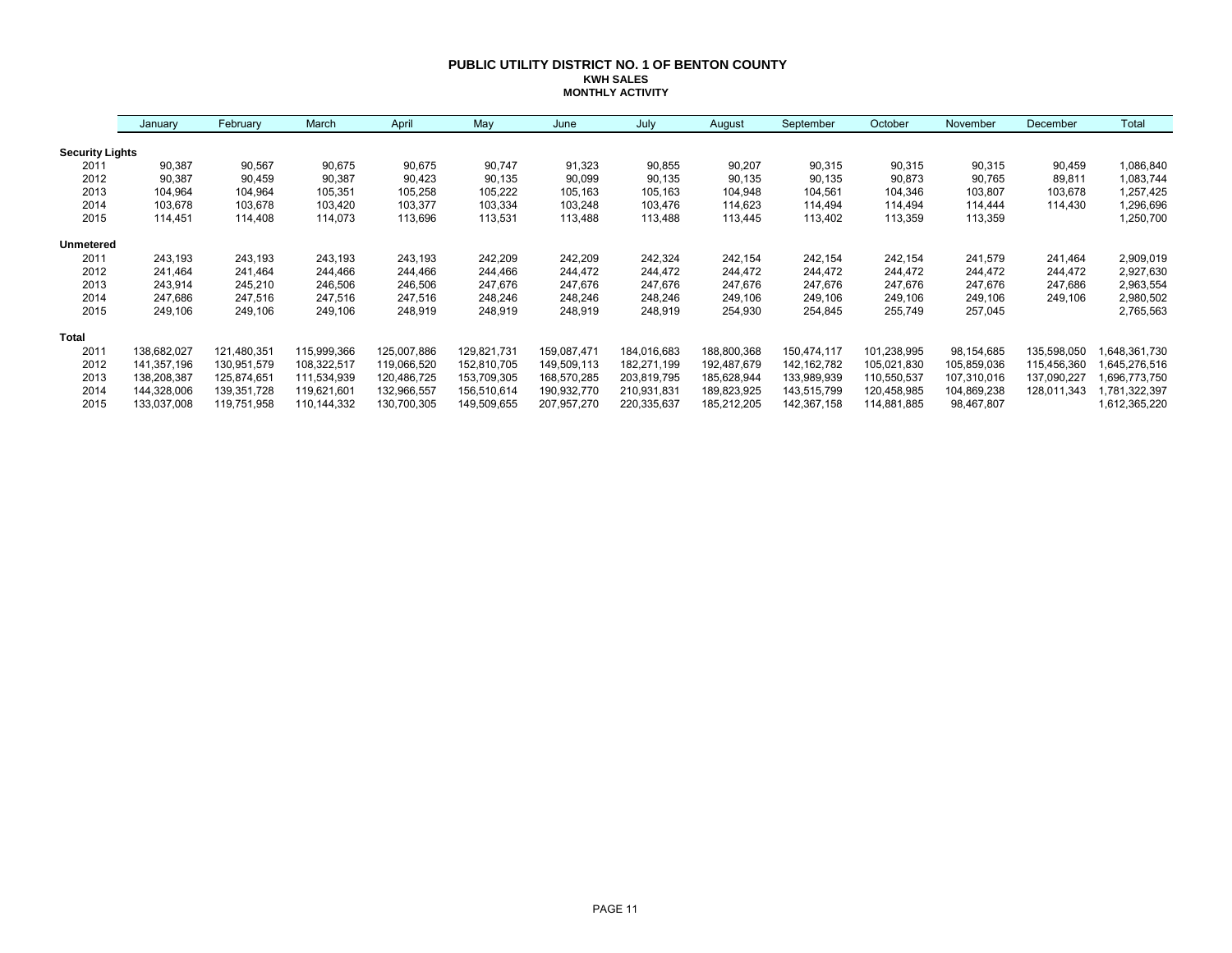## **PUBLIC UTILITY DISTRICT NO. 1 OF BENTON COUNTY CAPITAL ADDITIONS AND RETIREMENTS CURRENT MONTH**

|                                                                         | <b>BALANCE</b>          |                  |                              | <b>BALANCE</b>        |
|-------------------------------------------------------------------------|-------------------------|------------------|------------------------------|-----------------------|
|                                                                         | 10/31/2015              | <b>ADDITIONS</b> | <b>RETIREMENTS</b>           | 11/30/2015            |
| <b>INTANGIBLE PLANT:</b>                                                |                         |                  |                              |                       |
| Organizations                                                           | \$28,379                | \$0              | \$0                          | \$28,379              |
| Franchises & Consents                                                   | 10,022                  |                  |                              | 10,022                |
| Miscellaneous & Intangible Plant                                        | 29,078                  |                  |                              | 29,078                |
| <b>TOTAL</b>                                                            | 67,480                  |                  |                              | 67,480                |
| <b>GENERATION PLANT:</b>                                                |                         |                  |                              |                       |
| Land & Land Rights                                                      |                         |                  |                              |                       |
| Structures & Improvements                                               | 1,141,911               |                  |                              | 1,141,911             |
| <b>Fuel Holders &amp; Accessories</b>                                   |                         |                  |                              |                       |
| <b>Other Electric Generation</b><br><b>Accessory Electric Equipment</b> | 261,940                 |                  |                              | 261,940               |
| Miscellaneous Power Plant Equipment                                     |                         |                  |                              |                       |
| <b>TOTAL</b>                                                            | 1,403,851               |                  |                              | 1,403,851             |
|                                                                         |                         |                  |                              |                       |
| <b>TRANSMISSION PLANT:</b><br>Land & Land Rights                        | 156,400                 |                  |                              | 156,400               |
| Clearing Land & Right Of Ways                                           | 25,544                  |                  |                              | 25,544                |
| <b>Transmission Station Equipment</b>                                   | 832,047                 |                  |                              | 832,047               |
| <b>Towers &amp; Fixtures</b>                                            |                         |                  |                              |                       |
| Poles & Fixtures                                                        | 3,976,615               |                  |                              | 3,976,615             |
| Overhead Conductor & Devices                                            | 3,021,163               |                  |                              | 3,021,163             |
| <b>TOTAL</b>                                                            | 8,011,769               |                  |                              | 8,011,769             |
| <b>DISTRIBUTION PLANT:</b>                                              |                         |                  |                              |                       |
| Land & Land Rights                                                      | 1,642,134               | 868              |                              | 1,643,001             |
| Structures & Improvements                                               | 295,502                 |                  |                              | 295,502               |
| <b>Station Equipment</b>                                                | 38,282,865              |                  |                              | 38,282,865            |
| Poles, Towers & Fixtures                                                | 19,009,910              | 156,894          | (40, 630)                    | 19,126,174            |
| Overhead Conductor & Devices                                            | 12,063,622              | 121,403          | (17, 138)                    | 12,167,887            |
| <b>Underground Conduit</b>                                              | 32,240,598              | 34,496           |                              | 32,275,094            |
| Underground Conductor & Devices                                         | 42,184,557              | 69,163           | (2, 546)                     | 42,251,173            |
| Line Transformers                                                       | 28,338,620              | 286,051          |                              | 28,624,671            |
| Services-Overhead                                                       | 2,930,436               | 8,667            |                              | 2,939,103             |
| Services-Underground<br><b>Meters</b>                                   | 18,606,542              | 45,711           | $\overline{a}$               | 18,652,253            |
| Security Lighting                                                       | 10,419,951<br>874,154   | 16,618<br>59     | (305)                        | 10,436,569<br>873,908 |
| <b>Street Lighting</b>                                                  | 760,005                 |                  |                              | 760,005               |
| <b>SCADA System</b>                                                     | 2,044,540               | 1,223            |                              | 2,045,763             |
| <b>TOTAL</b>                                                            | 209,693,433             | 741,153          | (60, 620)                    | 210,373,967           |
|                                                                         |                         |                  |                              |                       |
| <b>GENERAL PLANT:</b><br>Land & Land Rights                             |                         |                  |                              | 1,130,759             |
| Structures & Improvements                                               | 1,130,759<br>18,252,191 |                  |                              | 18,252,191            |
| Information Systems & Technology                                        | 15,776,724              | 61,722           |                              | 15,838,446            |
| <b>Transportation Equipment</b>                                         | 7,277,690               |                  |                              | 7,277,690             |
| <b>Stores Equipment</b>                                                 | 54,108                  |                  |                              | 54,108                |
| Tools, Shop & Garage Equipment                                          | 454,973                 |                  |                              | 454,973               |
| Laboratory Equipment                                                    | 535,877                 |                  |                              | 535,877               |
| <b>Communication Equipment</b>                                          | 2,401,168               | 743              |                              | 2,401,911             |
| <b>Broadband Equipment</b>                                              | 18,426,426              | 165,487          |                              | 18,591,913            |
| Miscellaneous Equipment                                                 | 1,195,985               | (27, 075)        |                              | 1,168,910             |
| <b>Other Capitalized Costs</b>                                          | 10,705,004              | 83,288           | $\overline{\phantom{a}}$     | 10,788,292            |
| <b>TOTAL</b>                                                            | 76,210,905              | 284,165          | $\qquad \qquad \blacksquare$ | 76,495,069            |
| TOTAL ELECTRIC PLANT ACCOUNTS                                           | 295,387,438             | 1,025,318        | (60, 620)                    | 296,352,136           |
| <b>PLANT HELD FOR FUTURE USE</b>                                        | 388,589                 |                  |                              | 388,589               |
| <b>CONSTRUCTION WORK IN PROGRESS</b>                                    | 3,269,593               | 256,705          |                              | 3,526,298             |
| <b>TOTAL CAPITAL</b>                                                    | \$299,045,620           | \$1,282,023      | (\$60,620)                   | \$300,267,023         |
|                                                                         |                         | \$1,015,542      | <b>Budget</b>                |                       |

PAGE 12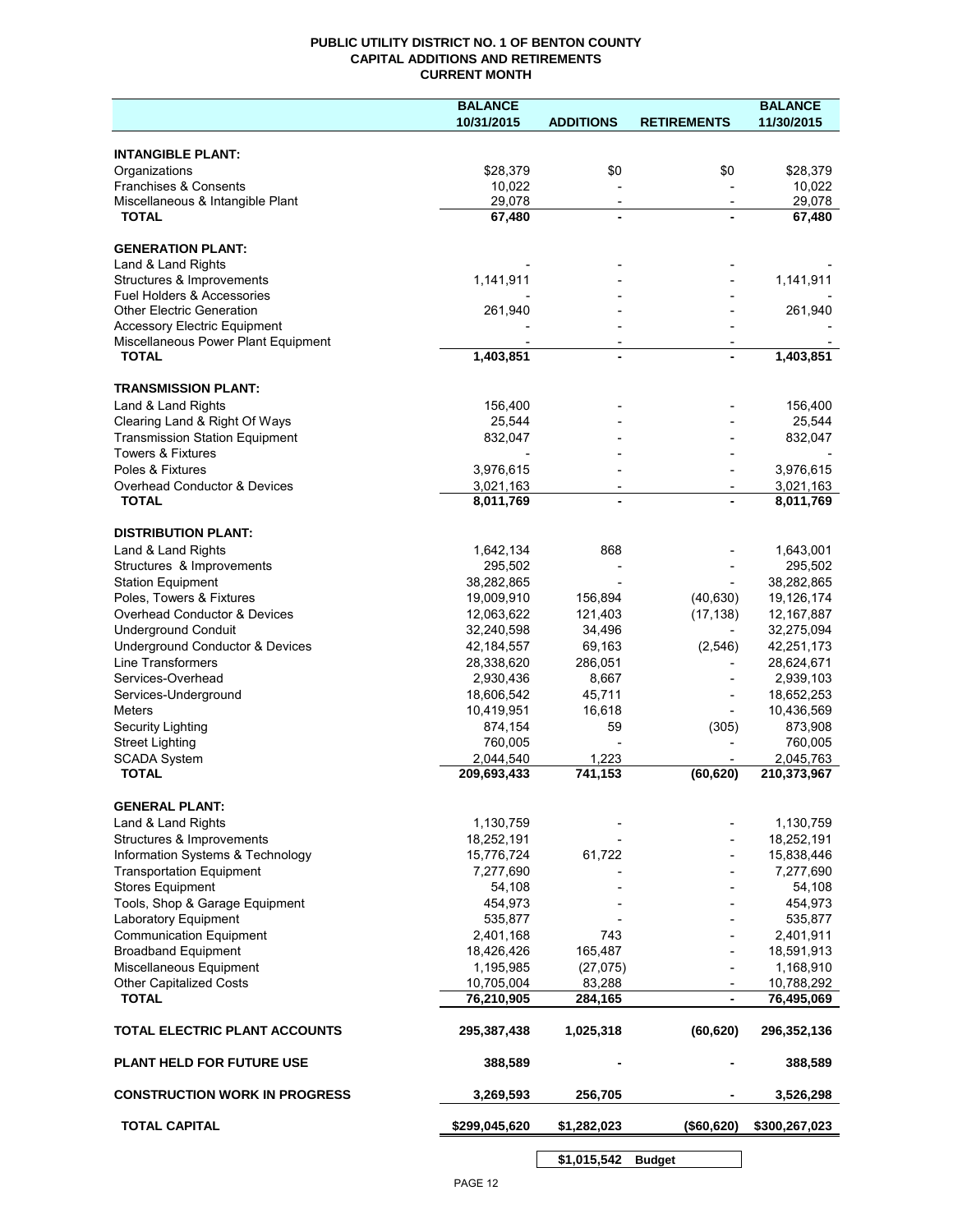## **PUBLIC UTILITY DISTRICT NO. 1 OF BENTON COUNTY CAPITAL ADDITIONS AND RETIREMENTS YEAR TO DATE**

|                                       | <b>BALANCE</b> | <b>BALANCE</b>           |                          |               |
|---------------------------------------|----------------|--------------------------|--------------------------|---------------|
|                                       | 12/31/2014     | <b>ADDITIONS</b>         | <b>RETIREMENTS</b>       | 11/30/2015    |
|                                       |                |                          |                          |               |
| <b>INTANGIBLE PLANT:</b>              |                |                          |                          |               |
| Organizations                         | \$28,379       | \$0                      | \$0                      | \$28,379      |
| Franchises & Consents                 | 10,022         |                          |                          | 10,022        |
| Miscellaneous & Intangible Plant      | 29,078         | $\overline{\phantom{a}}$ | $\overline{\phantom{a}}$ | 29.078        |
| <b>TOTAL</b>                          | 67,480         |                          |                          | 67,480        |
|                                       |                |                          |                          |               |
| <b>GENERATION PLANT:</b>              |                |                          |                          |               |
| Land & Land Rights                    |                |                          |                          |               |
| Structures & Improvements             | 1,141,911      |                          |                          | 1,141,911     |
| Fuel Holders & Accessories            |                |                          |                          |               |
| <b>Other Electric Generation</b>      | 261,940        |                          |                          | 261,940       |
| <b>Accessory Electric Equipment</b>   |                |                          |                          |               |
| Miscellaneous Power Plant Equipment   |                |                          |                          |               |
| <b>TOTAL</b>                          | 1,403,851      |                          |                          | 1,403,851     |
|                                       |                |                          |                          |               |
| <b>TRANSMISSION PLANT:</b>            |                |                          |                          |               |
| Land & Land Rights                    | 156,400        |                          |                          | 156,400       |
| Clearing Land & Right Of Ways         | 25,544         |                          |                          | 25,544        |
| <b>Transmission Station Equipment</b> | 832,047        |                          |                          | 832,047       |
| <b>Towers &amp; Fixtures</b>          |                |                          |                          |               |
| Poles & Fixtures                      | 3,974,373      | 2,500                    | (259)                    | 3,976,615     |
| Overhead Conductor & Devices          | 3,010,644      | 24,392                   | (13, 873)                | 3,021,163     |
| <b>TOTAL</b>                          | 7,999,008      | 26,892                   | (14, 131)                | 8,011,769     |
|                                       |                |                          |                          |               |
| <b>DISTRIBUTION PLANT:</b>            |                |                          |                          |               |
| Land & Land Rights                    | 1,615,066      | 27,935                   |                          | 1,643,001     |
| Structures & Improvements             | 290,439        | 5,063                    |                          | 295,502       |
| <b>Station Equipment</b>              | 37,209,104     | 1,132,154                | (58, 394)                | 38,282,865    |
| Poles, Towers & Fixtures              | 18,688,917     | 612,124                  | (174, 868)               | 19,126,174    |
| Overhead Conductor & Devices          | 11,758,715     | 478,235                  | (69,063)                 | 12,167,887    |
| <b>Underground Conduit</b>            | 31,642,484     | 664,769                  | (32, 159)                | 32,275,094    |
| Underground Conductor & Devices       | 41,409,423     | 1,128,205                | (286, 455)               | 42,251,173    |
| Line Transformers                     | 27,565,110     | 1,276,218                | (216, 658)               | 28,624,671    |
| Services-Overhead                     | 2,885,875      | 59,924                   | (6,696)                  | 2,939,103     |
| Services-Underground                  | 18,107,312     | 565,393                  | (20, 453)                | 18,652,253    |
| Meters                                | 10,226,191     | 210,378                  |                          | 10,436,569    |
| Security Lighting                     | 876,499        | 4,683                    | (7, 274)                 | 873,908       |
| <b>Street Lighting</b>                | 761,403        | (880)                    | (518)                    | 760,005       |
| <b>SCADA System</b>                   | 2,007,957      | 37,806                   |                          | 2,045,763     |
| <b>TOTAL</b>                          | 205,044,497    | 6,202,008                | (872, 537)               | 210,373,967   |
|                                       |                |                          |                          |               |
| <b>GENERAL PLANT:</b>                 |                |                          |                          |               |
| Land & Land Rights                    | 1,130,759      |                          |                          | 1,130,759     |
| Structures & Improvements             | 18,229,463     | 22,728                   |                          | 18,252,191    |
| Information Systems & Technology      | 15,412,631     | 425,815                  |                          | 15,838,446    |
| <b>Transportation Equipment</b>       | 7,004,663      | 273,028                  |                          | 7,277,690     |
| <b>Stores Equipment</b>               | 54,108         |                          |                          | 54,108        |
| Tools, Shop & Garage Equipment        | 454,973        |                          |                          | 454,973       |
| Laboratory Equipment                  | 516,309        | 19,568                   |                          | 535,877       |
| <b>Communication Equipment</b>        | 2,400,115      | 1,797                    |                          | 2,401,911     |
| <b>Broadband Equipment</b>            | 17,844,162     | 747,751                  |                          | 18,591,913    |
| Miscellaneous Equipment               | 1,120,461      | 48,449                   |                          | 1,168,910     |
| Other Capitalized Costs               | 11,208,952     | 659,987                  | (1,080,647)              | 10,788,292    |
| <b>TOTAL</b>                          | 75,376,596     | 2,199,121                | (1,080,647)              | 76,495,069    |
|                                       |                |                          |                          |               |
| TOTAL ELECTRIC PLANT ACCOUNTS         | 289,891,432    | 8,428,021                | (1,967,316)              | 296,352,136   |
|                                       |                |                          |                          |               |
| <b>PLANT HELD FOR FUTURE USE</b>      | 388,589        |                          |                          | 388,589       |
|                                       |                |                          |                          |               |
| <b>CONSTRUCTION WORK IN PROGRESS</b>  | 1,502,261      | 2,024,037                |                          | 3,526,298     |
|                                       |                |                          |                          |               |
| <b>TOTAL CAPITAL</b>                  | \$291,782,282  | \$10,452,058             | (\$1,967,316)            | \$300,267,023 |
|                                       |                |                          |                          |               |

**\$12,670,576 Budget**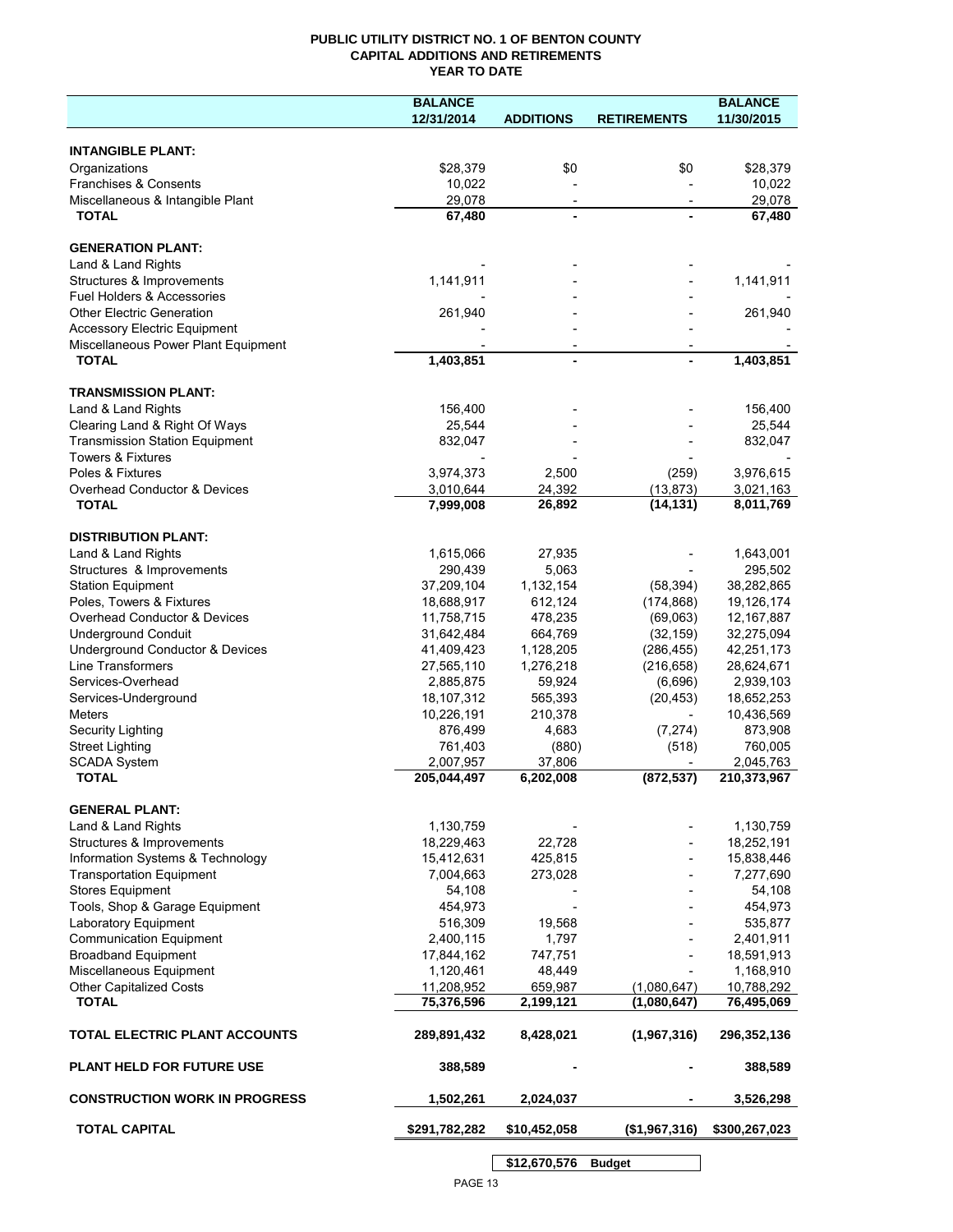## **PUBLIC UTILITY DISTRICT NO. 1 OF BENTON COUNTY STATEMENT OF CASH FLOWS**

|                                                                                                   | <b>YTD</b>                | <b>Monthly</b>      |
|---------------------------------------------------------------------------------------------------|---------------------------|---------------------|
|                                                                                                   | 11/30/2015                | 11/30/2015          |
| <b>CASH FLOWS FROM OPERATING ACTIVITIES</b>                                                       |                           |                     |
| Cash Received from Customers and Counterparties                                                   | \$127,219,746             | \$10,004,210        |
| Cash Paid to Suppliers and Counterparties                                                         | (93, 287, 293)            | (7,042,331)         |
| Cash Paid to Employees                                                                            | (12, 284, 847)            | (1,662,310)         |
| <b>Taxes Paid</b>                                                                                 | (11, 179, 270)            | (710, 081)          |
| <b>Net Cash Provided by Operating Activities</b>                                                  | 10,468,336                | 589,488             |
|                                                                                                   |                           |                     |
| <b>CASH FLOWS FROM NONCAPITAL FINANCING ACTIVITIES</b>                                            |                           |                     |
| <b>Other Interest Expense</b>                                                                     | (43, 261)                 |                     |
| Net Cash Used by Noncapital Financing Activities                                                  | (43, 261)                 |                     |
| <b>CASH FLOWS FROM CAPITAL AND RELATED FINANCING ACTIVITIES</b>                                   |                           |                     |
| <b>Acquisition of Capital Assets</b>                                                              | (9,958,815)               | (1,252,976)         |
| Proceeds from Sale of Revenue Bonds                                                               |                           |                     |
| Cash Defeasance Principal and Interest                                                            |                           |                     |
| <b>Bond Principal Paid</b>                                                                        | (3,865,000)               |                     |
| <b>Bond Interest Paid</b>                                                                         | (2,456,243)               |                     |
| <b>Capital Contributions</b>                                                                      | 2,320,780                 | 415,131             |
| Sale of Assets<br>Net Cash Used by Capital and Related Financing Activities                       | 61,290<br>(13, 897, 988)  | 3,334<br>(834, 511) |
|                                                                                                   |                           |                     |
| <b>CASH FLOWS FROM INVESTING ACTIVITIES</b>                                                       |                           |                     |
| Interest Income                                                                                   | 251,288                   | 25,721              |
| Proceeds from Sale of Investments                                                                 | 12,986,020                |                     |
| Purchase of Investments<br>Joint Venture Net Revenue (Expense)                                    | (6,997,000)               |                     |
| <b>Net Cash Provided by Investing Activities</b>                                                  | 6,240,308                 | 25,721              |
| <b>NET INCREASE (DECREASE) IN CASH</b>                                                            | 2,767,395                 | (219, 302)          |
| <b>CASH BALANCE, BEGINNING</b>                                                                    | \$25,640,377              | \$28,627,074        |
|                                                                                                   |                           |                     |
| <b>CASH BALANCE, ENDING</b>                                                                       | \$28,407,772              | \$28,407,772        |
|                                                                                                   |                           |                     |
| <b>RECONCILIATION OF NET OPERATING INCOME TO NET</b>                                              |                           |                     |
| <b>CASH PROVIDED BY OPERATING ACTIVITIES</b>                                                      |                           |                     |
| <b>Net Operating Revenues</b>                                                                     | (\$3,543,962)             | \$365,849           |
|                                                                                                   |                           |                     |
| Adjustments to reconcile net operating income to net cash<br>provided by operating activities:    |                           |                     |
| Depreciation & Amortization                                                                       | 12,167,851                | 1,017,796           |
| <b>Unbilled Revenues</b>                                                                          | 100,000                   | (1,400,000)         |
| Misellaneous Other Revenue & Receipts                                                             | 100,106                   | 3,680               |
| Decrease (Increase) in Accounts Receivable                                                        | 407,256                   | 287,805             |
| Decrease (Increase) in BPA Prepay Receivable                                                      | 550,000                   | 50,000              |
| Decrease (Increase) in Inventories                                                                | (284, 218)                | 54,806              |
| Decrease (Increase) in Prepaid Expenses                                                           | 472,695                   | 91,781              |
| Decrease (Increase) in Wholesale Power Receivable                                                 | 676,956                   | (472, 432)          |
| Decrease (Increase) in Miscellaneous Assets                                                       | (376, 750)                | (73, 712)           |
| Decrease (Increase) in Prepaid Expenses and Other Charges                                         | 2.046.048                 | 872,344             |
| Decrease (Increase) in Deferred Derivative Outflows                                               | 329,422                   | 1,244,496           |
| Increase (Decrease) in Deferred Derivative Inflows<br>Increase (Decrease) in Warrants Outstanding | (1,515,848)<br>(171, 452) | (824, 144)<br>138   |
| Increase (Decrease) in Accounts Payable                                                           | (440, 663)                | 332,016             |
| Increase (Decrease) in Accrued Taxes Payable                                                      | (30, 589)                 | 154,380             |
| Increase (Decrease) in Customer Deposits                                                          | (7, 872)                  | (5,253)             |
| Increase (Decrease) in BPA Prepay Incentive Credit                                                | (147, 818)                | (13, 438)           |
| Increase (Decrease) in Other Current Liabilities                                                  | 187,300                   | 192,924             |
| Increase (Decrease) in Other Credits                                                              | (50, 126)                 | (1,289,548)         |
| <b>Net Cash Provided by Operating Activities</b>                                                  | \$10,468,336              | \$589,488           |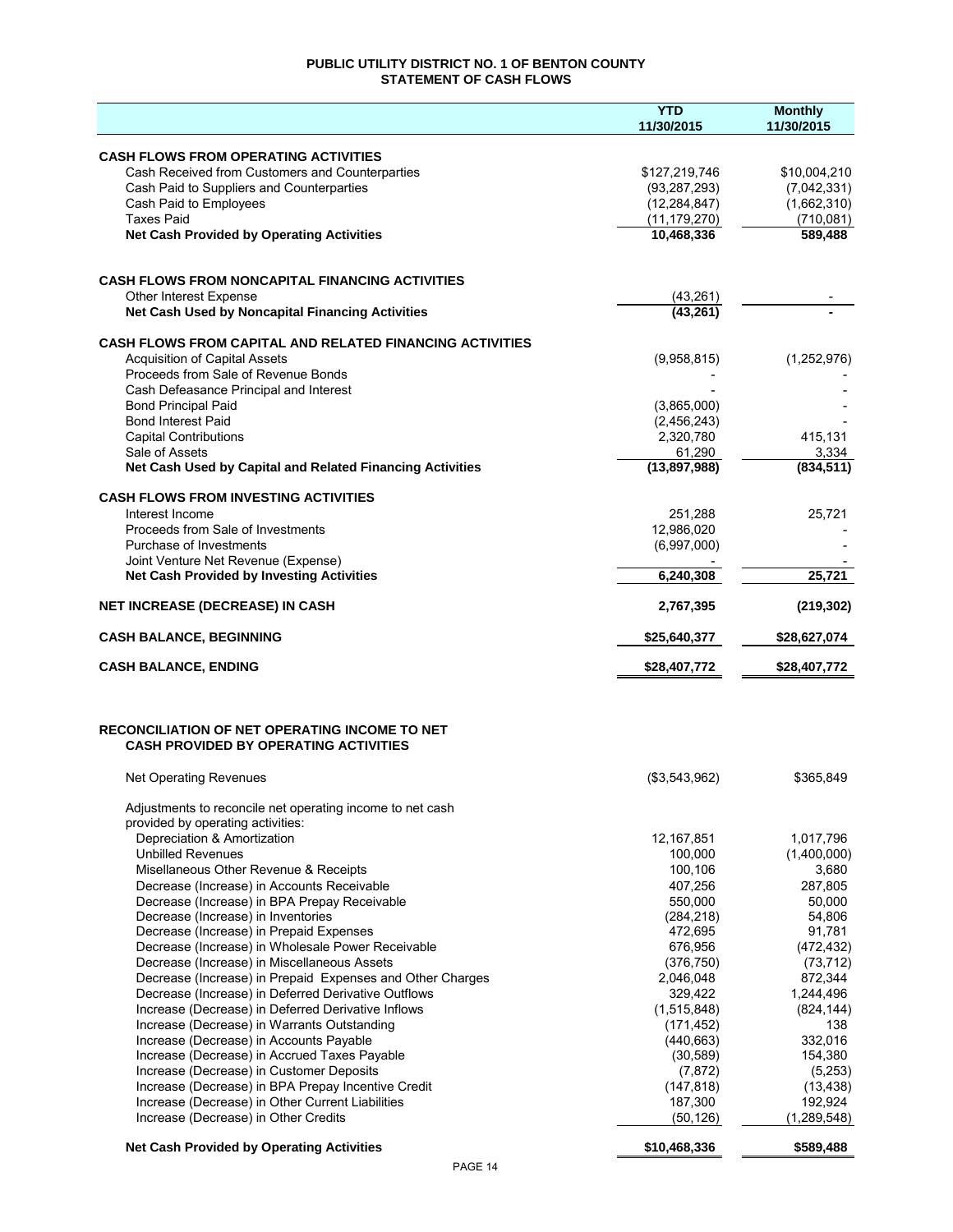### **PUBLIC UTILITY DISTRICT NO. 1 OF BENTON COUNTY WEATHER STATISTICS November 30, 2015**



| <b>Average Precipitation</b> |      |      |       |       |      |      |      |      |      |      |      |      |        |
|------------------------------|------|------|-------|-------|------|------|------|------|------|------|------|------|--------|
| Year                         | Jan  | Feb  | March | April | May  | June | July | Aug  | Sept | Oct  | Nov  | Dec  | Annual |
| Normal                       | 0.94 | 0.70 | 0.57  | 0.55  | 0.51 | 0.51 | 0.23 | 0.18 | 0.31 | 0.49 | 0.95 | .20  | 7.14   |
| 2015                         | 0.67 | 0.42 | 0.65  | 0.09  | 1.49 | 0.13 | 0.05 |      | 0.06 | 0.28 | 0.60 |      | 4.44   |
| 2014                         | 0.37 | 1.12 | .00   | 0.38  | 0.24 | 0.26 | 0.04 | 0.88 | 0.16 | 0.77 | 0.38 | 0.93 | 6.53   |



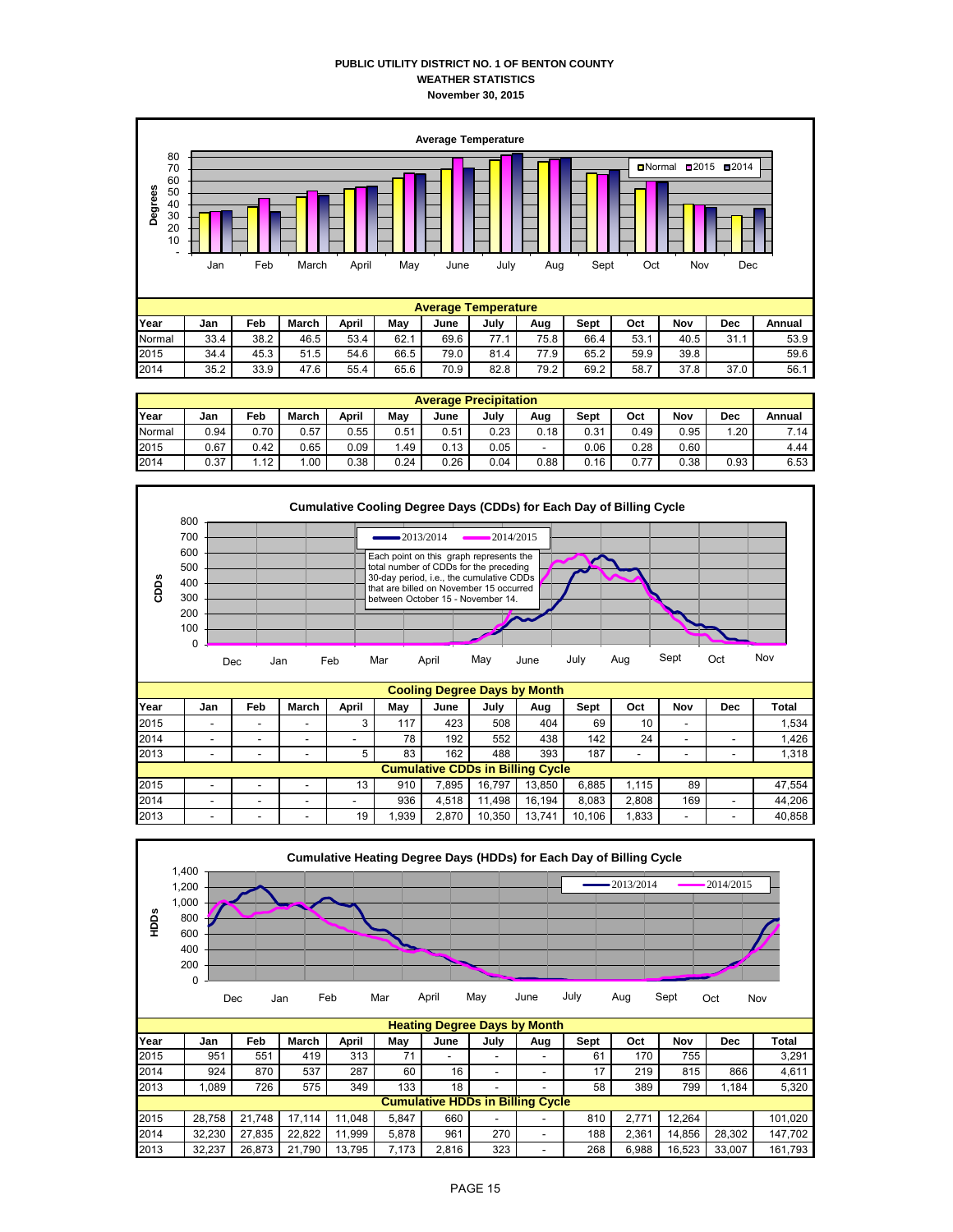#### **PUBLIC UTILITY DISTRICT NO. 1 OF BENTON COUNTY BROADBAND SUMMARY**

#### *November Highlights*

One World Telecommunications and Telco Wiring and Repair renewed their Internet services for an additional 12 months. AT&T Kennewick Tower upgraded to 200Mbps. DSHS2009 upgraded to 100Mbps and renewed contract for three years. DSHS2005 renewed contract for three years. Blodgett, Michelson & Naef are now connected to the network on a 10Mbps circuit. Kadlec on Deschutes has a new 50Mbps connection. WSU Tri-Cities and Miller, Mertan and Spanner both disconnected.

|                                                            | <b>ACTUALS</b><br>2015 |                          |                          |            |                          |              |            |           |                          |               |             |            |            |            |              |                 |                  |
|------------------------------------------------------------|------------------------|--------------------------|--------------------------|------------|--------------------------|--------------|------------|-----------|--------------------------|---------------|-------------|------------|------------|------------|--------------|-----------------|------------------|
|                                                            |                        | <b>Amended</b>           |                          |            |                          |              |            |           |                          |               |             |            |            |            |              | <b>Budget</b>   | <b>Inception</b> |
|                                                            | 2015 Budget            | <b>Budget</b>            | Jan                      | Feb        | <b>March</b>             | <b>April</b> | May        | June      | July                     | <b>August</b> | <b>Sept</b> | Oct        | <b>Nov</b> | <b>Dec</b> | <b>YTD</b>   | <b>Variance</b> | to Date          |
| <b>OPERATING REVENUES</b>                                  |                        |                          |                          |            |                          |              |            |           |                          |               |             |            |            |            |              |                 |                  |
| Ethernet                                                   | 1,626,858              | 1,393,958                | \$117,860                | \$117,116  | \$110,458                | \$111,320    | \$111,984  | \$114,863 | \$117,708                | \$120,920     | \$118,435   | \$111,709  | \$90,722   |            | \$1,243,094  | 150,864         |                  |
| <b>TDM</b>                                                 | 146,284                | 146,284                  | 12,031                   | 12,031     | 8,837                    | 6,531        | 6,531      | 5,781     | 5,781                    | 5,781         | 5,781       | 5,781      | 5,781      |            | \$80,647     | 65,637          |                  |
| Wireless                                                   | ٠                      | $\overline{\phantom{a}}$ | 39                       | 39         | 39                       | 39           | 26         | 26        | 26                       | 26            | 26          | 26         | 26         |            | \$338        | (338)           |                  |
| Co-Location                                                |                        | $\overline{\phantom{a}}$ | $\overline{\phantom{a}}$ |            | $\sim$                   | $\sim$       | $\sim$     | $\sim$    | $\sim$                   | $\sim$        | $\sim$      | $\sim$     | $\sim$     |            | \$0          |                 |                  |
| Internet Transport Service                                 | 136,140                | 136,140                  | 10,295                   | 10,295     | 10.295                   | 10,295       | 10,295     | 10.295    | 10,295                   | 10,427        | 11,219      | 11.312     | 7,000      |            | \$112,022    | 24,118          |                  |
| <b>Fixed Wireless</b>                                      | 97,376                 | 97,376                   | 7,646                    | 7,600      | 7,617                    | 7,586        | 7,419      | 7,430     | 7,484                    | 7,475         | 7,478       | 7,420      | 7,493      |            | \$82,648     | 14,728          |                  |
| Broadband Revenue - Other                                  | 276,242                | 276.242                  | 23.470                   | 23,470     | 23.470                   | 23.470       | 23.470     | 23.470    | 23,470                   | 23,470        | 23,470      | 47,315     | 43.595     |            | \$302.142    | (25, 900)       |                  |
| Subtotal                                                   | 2,282,900              | 2,050,000                | 171,341                  | 170,551    | 160,717                  | 159,241      | 159,725    | 161,865   | 164,763                  | 168,099       | 166,409     | 183,563    | 154,616    |            | \$1,820,891  |                 |                  |
| NoaNet Maintenance Revenue                                 |                        |                          |                          | 852        |                          | 590          |            |           | $\overline{\phantom{a}}$ |               |             |            |            |            | \$1,441      |                 |                  |
| <b>Bad Debt Expense</b>                                    |                        |                          |                          |            |                          |              |            |           |                          |               |             |            |            |            | \$0          |                 |                  |
| <b>Total Operating Revenues</b>                            | 2,282,900              | 2,050,000                | 171,341                  | 171,403    | 160,717                  | 159,831      | 159,725    | 161,865   | 164,763                  | 168,099       | 166,409     | 183,563    | 154,616    |            | \$1,822,332  | 227,668         | 13,990,217       |
| <b>OPERATING EXPENSES</b>                                  |                        |                          |                          |            |                          |              |            |           |                          |               |             |            |            |            |              |                 |                  |
| Marketing & Business Development                           |                        | $\overline{\phantom{a}}$ |                          |            |                          |              |            |           | $\overline{\phantom{a}}$ |               |             |            |            |            | \$0          |                 |                  |
| <b>General Expenses</b>                                    | 375,119                | 397,984                  | 8,714                    | 127,448    | 92,063                   | 59,272       | 62,482     | 39,649    | 127,451                  | 41,344        | 62,956      | 55,965     | 61,717     |            | \$739,060    | (341, 076)      |                  |
| Other Maintenance                                          | 45,825                 | 172,784                  | 3,207                    | 5,141      | 10,121                   | 28,093       | 27,667     | 3,198     | 1,315                    | 11,601        | 12,875      | 26,502     | 3,560      |            | \$133,279    | 39,505          |                  |
| NOC Maintenance                                            | 398,251                | 398,251                  | $\sim$                   | ٠          | $\overline{\phantom{a}}$ | $\sim$       |            | $\sim$    | $\sim$                   | $\sim$        | $\sim$      |            | $\sim$     |            | \$0          | 398,251         |                  |
| <b>Wireless Maintenance</b>                                | 1,149                  | 1,149                    |                          |            | 598                      |              |            | 810       |                          |               | 3.339       |            | 2.097      |            | \$6,844      | (5,695)         |                  |
| Subtotal                                                   | 820,344                | 970,168                  | 11,921                   | 132,589    | 102,781                  | 87,365       | 90,148     | 43,656    | 128,766                  | 52,945        | 79,170      | 82,467     | 67,374     |            | \$879,183    | 90,985          | 8,728,322        |
| NoaNet Maintenance Expense                                 | 4,227                  | 4,227                    |                          |            | 622                      |              |            | $\sim$    | $\sim$                   | $\sim$        | ÷.          |            | $\sim$     |            | \$622        | 3,605           |                  |
| Depreciation                                               | 900,804                | 900,804                  | 98,590                   | 86,496     | 86,923                   | 83,814       | 81,440     | 81,712    | 82,144                   | 82,806        | 83,231      | 83,429     | 83,844     |            | \$934,429    | (33, 625)       | 8,725,920        |
| <b>Total Operating Expenses</b>                            | 1,725,375              | 1,875,199                | 110,511                  | 219,085    | 190,326                  | 171,179      | 171,588    | 125,368   | 210,910                  | 135,751       | 162,401     | 165,896    | 151,218    | $\sim$     | \$1,814,233  | 60,966          | 17,454,242       |
|                                                            |                        |                          |                          |            |                          |              |            |           |                          |               |             |            |            |            |              |                 |                  |
| <b>OPERATING INCOME (LOSS)</b>                             | 557,525                | 174,801                  | 60,830                   | (47, 682)  | (29, 609)                | (11, 349)    | (11, 863)  | 36,497    | (46, 147)                | 32,348        | 4,008       | 17,667     | 3,399      |            | \$8,099      | 166,702         | (3,464,026)      |
| <b>NONOPERATING REVENUES &amp; EXPENSES</b>                |                        |                          |                          |            |                          |              |            |           |                          |               |             |            |            |            |              |                 |                  |
| Internal Interest due to Power Business Unit <sup>(1</sup> | (373, 380)             | (373, 380)               | (30, 651)                | (31,741)   | (29, 496)                | (30, 466)    | (30, 333)  | (30, 256) | (31,069)                 | (30, 248)     | (29, 788)   | (31,064)   | (30,001)   |            | (\$335, 113) | 38,267          | (5,544,111)      |
|                                                            |                        |                          |                          |            |                          |              |            |           |                          |               |             |            |            |            |              |                 |                  |
| <b>CAPITAL CONTRIBUTIONS</b>                               |                        |                          |                          |            |                          |              |            |           |                          |               |             |            |            |            |              |                 |                  |
| Contributions in Aid of Broadband                          | 966,403                | 385,000                  | 8,700                    | 11,192     | 2,500                    | 4,508        | 24,947     | 49,990    | 54,400                   | 500           | 144,250     | 8,614      | 320,579    |            | \$630,181    | 245,181         | 4,737,128        |
| <b>BTOP</b>                                                |                        |                          |                          |            |                          |              |            |           | $\sim$                   |               |             |            |            |            | \$0          | $\blacksquare$  | 2,282,671        |
| <b>INTERNAL NET INCOME (LOSS)</b>                          | \$1,150,548            | \$186,421                | \$38,879                 | (\$68,231) | (\$56,605)               | (\$37,306)   | (\$17,249) | \$56,231  | (\$22,816)               | \$2,600       | 118,470     | (4,783)    | 293,976.53 |            | \$303,167    | \$450,150       | (\$1,988,337)    |
|                                                            |                        |                          |                          |            |                          |              |            |           |                          |               |             |            |            |            |              |                 |                  |
| <b>NOANET COSTS</b>                                        |                        |                          |                          |            |                          |              |            |           |                          |               |             |            |            |            |              |                 |                  |
| <b>Member Assessments</b>                                  |                        |                          |                          |            |                          |              |            |           |                          |               |             |            |            |            |              |                 | \$3,159,092      |
| Membership Support                                         |                        | $\overline{a}$           | 1,164                    | 689        | 122                      | 356          | 491        |           |                          | 431           | 1,162       | 261        | 231        |            | \$4,906      |                 | 112,341          |
| <b>Total NoaNet Costs</b>                                  |                        | $\sim$                   | \$1,164                  | \$689      | \$122                    | \$356        | \$491      |           | $\sim$                   | 430.52        | 1,161.74    | 261.30     | 230.91     |            | \$4,906      | (\$4,906)       | \$3,271,433      |
| <b>CAPITAL EXPENDITURES</b>                                | \$1,596,604            | \$1.015.202              | \$12,471                 | \$37,004   | \$62,488                 | \$24,448     | \$49,603   | \$142,511 | \$55,005                 | \$104,238     | \$77,019    | \$534,622  | \$53,411   |            | \$1,152,820  | (\$137,618)     | \$19,631,627     |
|                                                            |                        |                          |                          |            |                          |              |            |           |                          |               |             |            |            |            |              |                 |                  |
| NET CASH (TO)/FROM BROADBAND <sup>(2)</sup>                | \$828,128              | \$445,403                | \$154,486                | \$12,312   | (\$2,796)                | \$52,169     | \$44,431   | \$25,687  | \$35,392                 | \$10,986      | \$153,309   | (425, 173) | 354,179    |            | \$414,982    |                 | (\$10,621,366)   |

(1) Internal interest budget is estimated based on cash flow projections (an interest rate of 3.6% is being used).

(2) Includes excess of revenues over operating costs, capital expenditures and NoaNet assessments; excludes depreciation and internal interest to Electric System